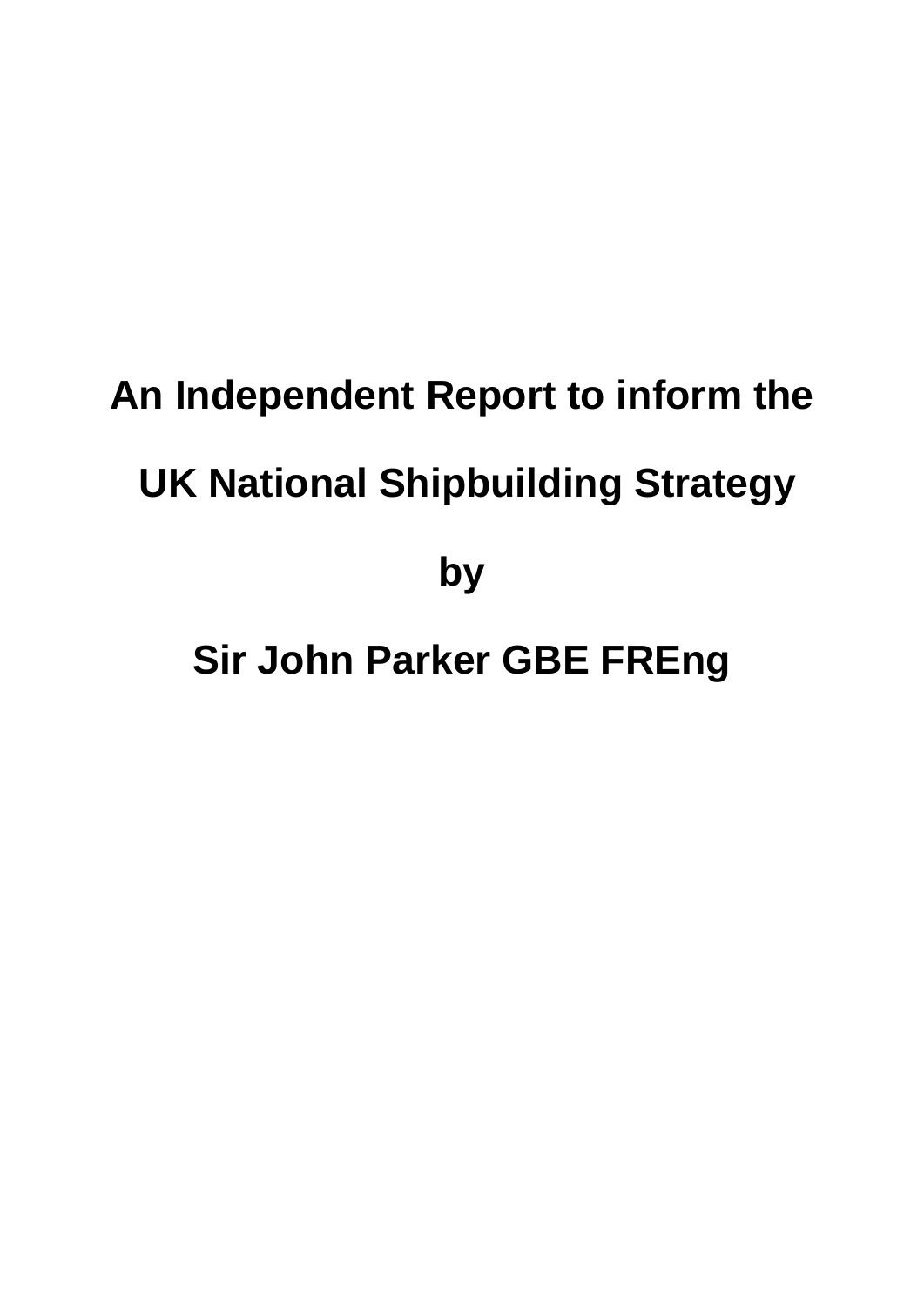#### **AN INDEPENDENT REPORT TO INFORM THE UK NATIONAL SHIPBUILDING STRATEGY BY SIR JOHN PARKER GBE FREng**

| <b>Section</b>                 | Page           |
|--------------------------------|----------------|
| Introduction                   | 2              |
| Governance                     | 8              |
| <b>General Purpose Frigate</b> | 11             |
| <b>Exports</b>                 | 12             |
| <b>Industrial Strategy</b>     | 12             |
| Socio-economic benefit         | 18             |
| Support                        | 19             |
| Reporting                      | 19             |
| Conclusion                     | 2 <sub>1</sub> |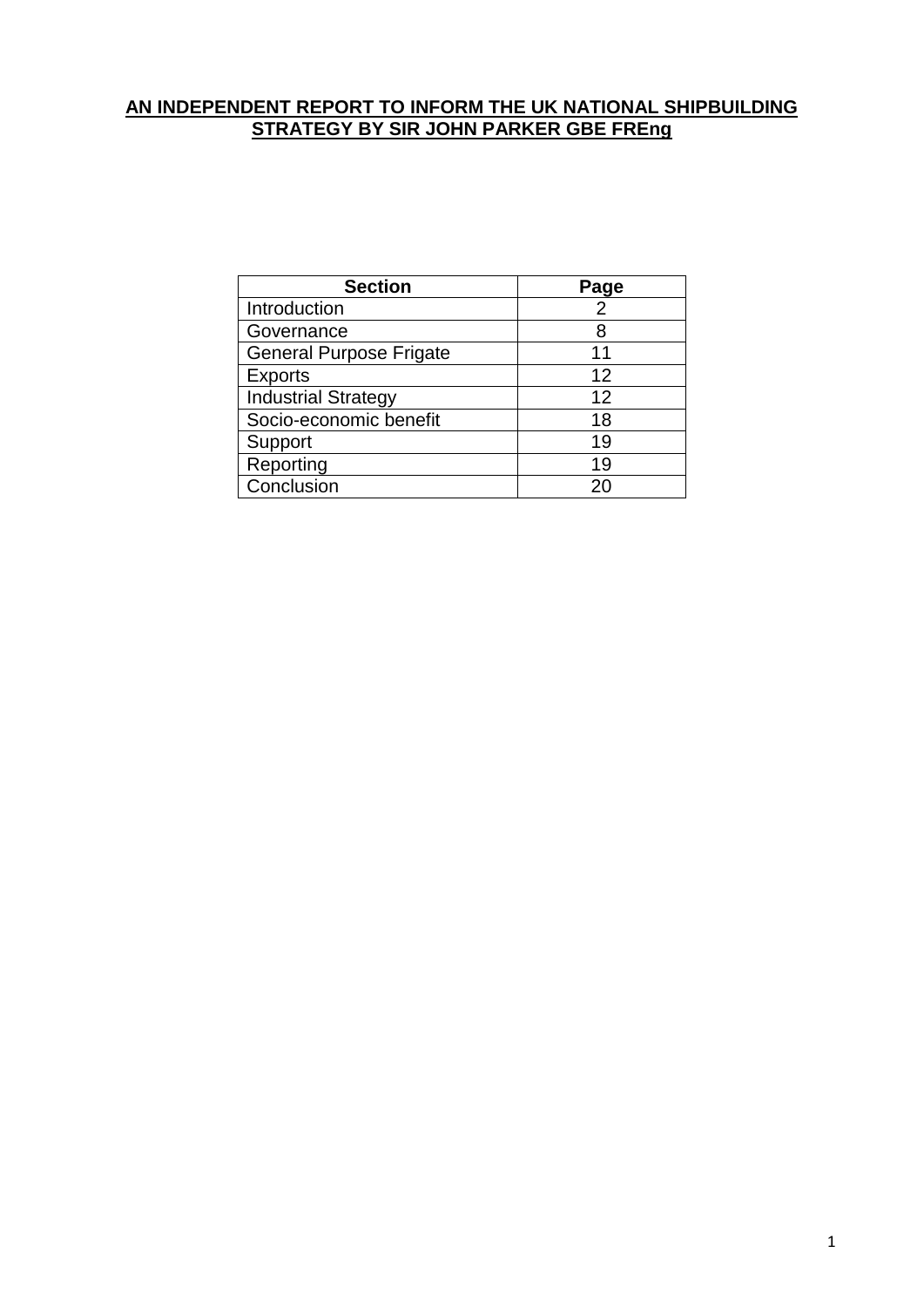# **Context**

The 2015 Strategic Defence and Security Review (SDSR) set out a number of key decisions for the Royal Navy (RN). It confirmed the Government's intent for 8 new Anti-Submarine Warfare Frigates, 2 further Offshore Patrol Vessels (OPVs), and also committed the Government to maintain a fleet of 19 frigates and destroyers, with the ambition to further increase this force by the 2030s through a new class of lighter, flexible, exportable General Purpose Frigates. It also set out the importance to our national security of promoting prosperity. A new National Shipbuilding Strategy was commissioned to drive the required changes in the naval shipbuilding sector. I was asked in March this year to provide independent leadership for the Shipbuilding Strategy, and report to Ministers before the Autumn Statement. The Government's response to my findings will become the National Shipbuilding Strategy.

## **The Approach**

I have conducted a series of detailed discussions with the shipbuilding and marine industry, the supply chain, Government, trade associations, the Trades Unions (TUs) and key civilian and military officials. I or my team have visited shipyards across the country. I have been supported in my work by a cross-Government Sponsor Group which has provided advice and counsel. I have also been assisted by a small team of officials who have gathered supporting evidence. But the conclusions I have reached in this report are my own. Part of my focus was to determine the drivers of timescale and costs of delivering new naval ships, to ascertain the status and health of the shipyards and supply chains as well as discovering the blockages to creating a more efficient 'Total Enterprise' from concept of a new ship to delivery.

#### **Governance**

#### Initial Observations

There are many highly competent and committed individuals in the various parts of the Ministry of Defence (MOD) but the sheer complexity of "the system" in which they work negates their well-intentioned and individual professional efforts given the extent of silo activity, heavy processes and the challenge of inter-organisational working with insufficient sense of pace.

Ultimately, the current process involves many people and too many 'hand-offs'. Too many think they have a vote, or even a veto, in the process. Current governance is not sufficiently clear. There is no assured "Capital budget" for a RN project which means programmes are subject to arbitrary intervention and delays adding to cost. Senior Responsible Owners' objectives and accountability are not always properly aligned. There is a clear system of financial approvals via the Investment Approvals Committee, but the system is not always applied intelligently to ensure that good quality information and early engagement with decision makers results in well evidenced and timely decisions. The result is a lack of empowered project grip.

Current RN warship programmes take far too long. The innate complexity of modern warship systems and manufacture cannot alone account for the disparity with complex ships in other sectors or with commercial programmes for other Departments, or historic RN programmes (Table 1).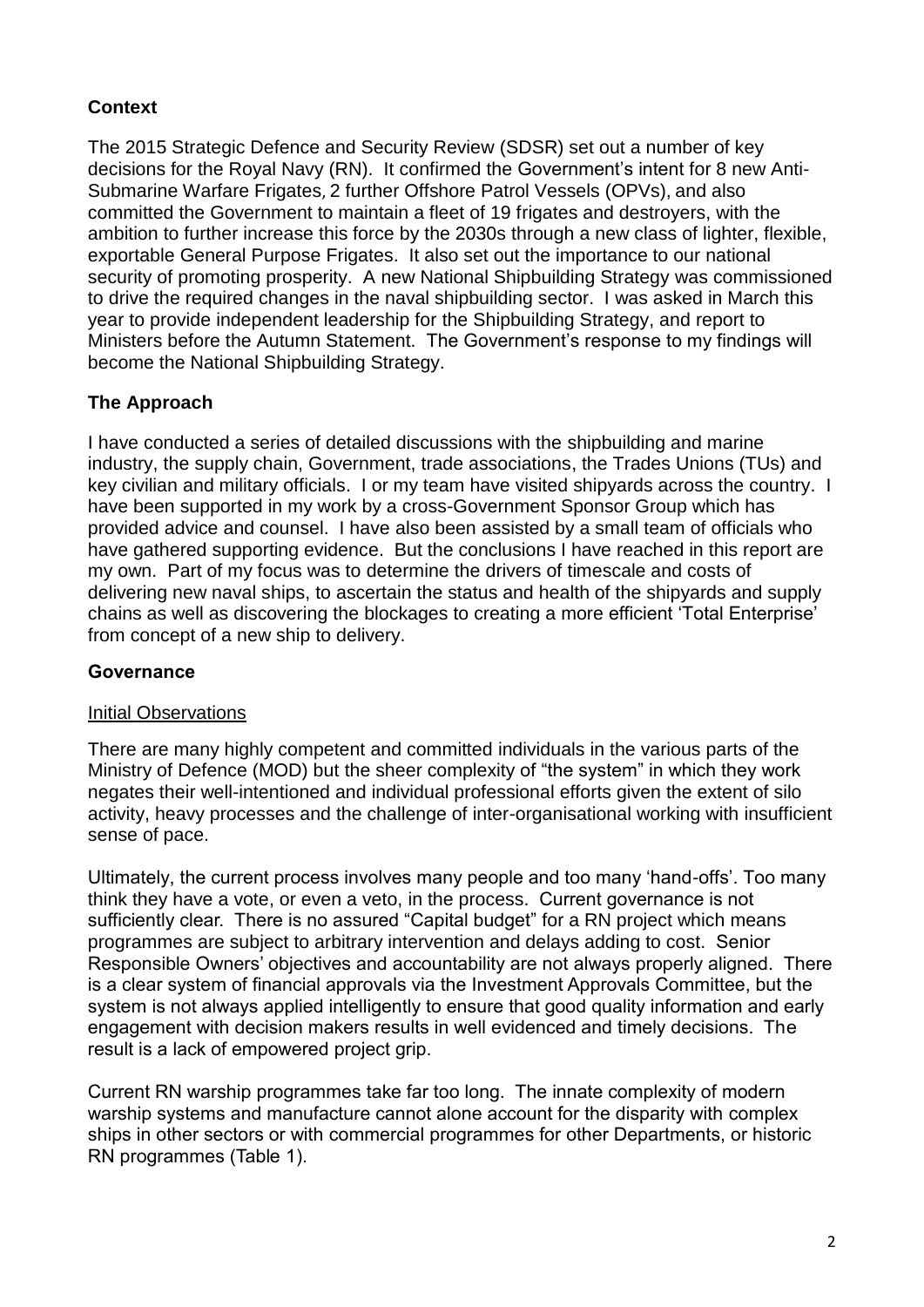| Ship                                                                          | <b>Start of life</b><br><b>Displacement</b><br>$1$ (Tonnes) | Concept<br>Phase start                            | Contract | Time concept<br>to contract<br>(years) | <b>Delivery</b><br>ship 1 | Delivery of<br>class | Time<br>contract to<br>delivery of<br>class (years) |
|-------------------------------------------------------------------------------|-------------------------------------------------------------|---------------------------------------------------|----------|----------------------------------------|---------------------------|----------------------|-----------------------------------------------------|
| 'Mega cruise<br>ship'                                                         | c180,000<br>(Gross<br>Registered<br>Tonnes)                 | 2014                                              | 2015     | $\mathbf{1}$                           | 2018                      | 2020 (4 in<br>total) | 5                                                   |
| <b>Polar Research</b><br>Ship                                                 | c15,000<br>(Gross<br>Tonnes)                                | 2014                                              | 2015     | $\mathbf{1}$                           | 2018                      | n/a(1 in<br>total)   | 3                                                   |
| <b>Military Afloat</b><br><b>Reach and</b><br><b>Sustainability</b><br>tanker | 31,485                                                      | 2001 (in a<br>different<br>programme<br>boundary) | 2012     | 11                                     | 2017                      | 2018 (4 ships)       | 6                                                   |
| Type 21                                                                       | 2,750                                                       | c1967                                             | 1969     | $\overline{2}$                         | 1974                      | 1978 (8 in<br>total) | 9                                                   |
| Type 23                                                                       | 3,386                                                       | c1978                                             | 1984     | 6                                      | 1989                      | 2001 (16<br>ships)   | 17                                                  |
| Type $26^2$                                                                   | 6,900<br>(Basic)                                            | 1997                                              | n/a      | $>19$                                  | n/a                       | n/a                  | n/a                                                 |

**Table 1**: Evidence that timescales from concept through contract to ship delivery can be dramatically compressed

I judge that the following has happened:

- a) A lack of an overriding Master Plan for each project from the Sponsor with key dates expected to be met by the RN Client;
- b) A lack of assured Capital budget per RN ship series, subject to annual arbitrary change, with accumulative negative impact on time and cost with accompanying increased risk of obsolescence;
- c) Poor linkages across the 'Total Enterprise' including industrial capability and capacity;
- d) A lack of empowered Governance to grip early trade off debates in design and specification to remain within project cost to meet the assured budget, including rigorous evaluation of cost of design standards;
- e) Senior decision-makers have, previously, been engaged too late in the process and not always with high quality information and costing data;
- f) Loss of continuity (as people move on to new roles) with new people naturally imposing their preferential views;
- g) The MOD has lost expertise in both design and project contract management;
- h) Unanticipated cost growth from suppliers;
- i) Delays to projects are accumulative;
- i) Inadequate evaluation of risk contingency in each project:
- k) There is insufficient focus on controlling 'preferential' engineering costs and in understanding costs associated with incorporating key naval standards.

All of this leads to significant growth in specification, scale and end cost of ships, with an associated risk that equipment/systems are technically obsolete before the contract is finalised. An MOD study has estimated that a 1% delay in project time could result in a 0.38% increase in overall programme cost across a broad range of equipment procurement and support projects.

 1 Start of life, light seagoing condition, unless stated otherwise

<sup>&</sup>lt;sup>2</sup> Not yet on contract for manufacture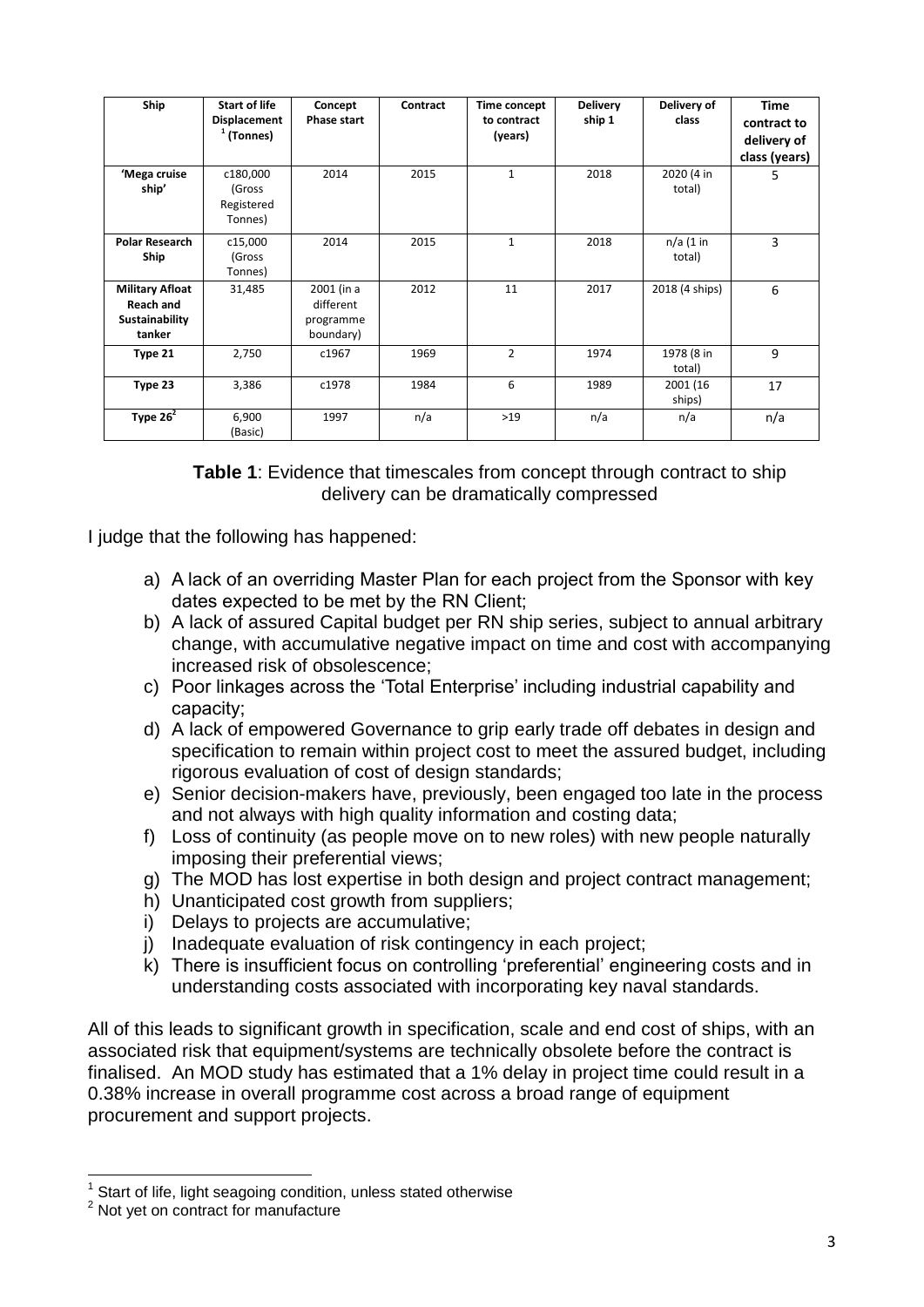These pre-contract cost and time drivers, together with other factors such as insufficient risk contingency, result in a vicious cycle of fewer and much more expensive ships being ordered late and entering service years later than first planned. This means aging ships are retained in service beyond their planned lifespan resulting in further refit and maintenance costs (and reducing second hand export opportunities). Had project planning and execution been undertaken with pace and with a grip on project time and cost that should have prevailed, this situation could have been avoided.

A wide variety of stakeholders have contributed to exacerbating this situation. All stakeholders have a role in a solution.

# **Funding**

In sharp contrast to the commercial sector, Defence does not own major, capital intense projects at the highest level in the Client organisation. The MOD is also required to manage these projects within their annual cash limits. Capital for shipbuilding projects is not consistently assured (or 'ring fenced' as in the commercial world) as it would largely be when major national infrastructure projects are approved, such as in the case of Highways England.

Cost models lack sufficient maturity and the cost base has to change too often as specifications are not gripped and timescales arbitrarily changed. The current experience is that unexpected/unanticipated cost growth arises from suppliers, with a consequent impact on programme cost. Additionally, risk assessments are not sufficiently robust. Overall there is an unrealistically low level of contingency. Empowered grip on cost is vital and sticking to programme time to contract with no further change in requirements permitted.

#### **Naval ship procurement plan**

The Type 26 is approaching its main manufacturing decision point. The General Purpose Frigate is in its pre-concept phase, with some indicative design options being assessed. The OPVs are under construction at BAES Govan. The Aircraft Carriers are in their delivery phase in Scotland. The Military Afloat Reach and Sustainability tankers, being built abroad and customised in the UK, are also in their delivery phase. The future Fleet Solid Support ships are in their assessment phase and have an open, international procurement policy.

New build might not always be the best solution. In terms of future support shipping and ships to deliver other capabilities, such as mine countermeasures, a number of successful ships in RN service have been conversions from commercial shipping, a current example being RFA Argus.

# **Exports**

Not enough national, coordinated effort is placed on the export market for ship sales, project management, equipment and sub-systems, and through life support. I am not clear that Defence, and by extension the RN, yet views support to naval exports as a core task. A cultural shift is required to fully align with the direction in SDSR15. Nor are designs sufficiently tested for exportability. The result is that the sales organisation is required to market those vessels that have been procured for the RN, rather than have the opportunity to influence the design to ensure that they are either designed with exportability more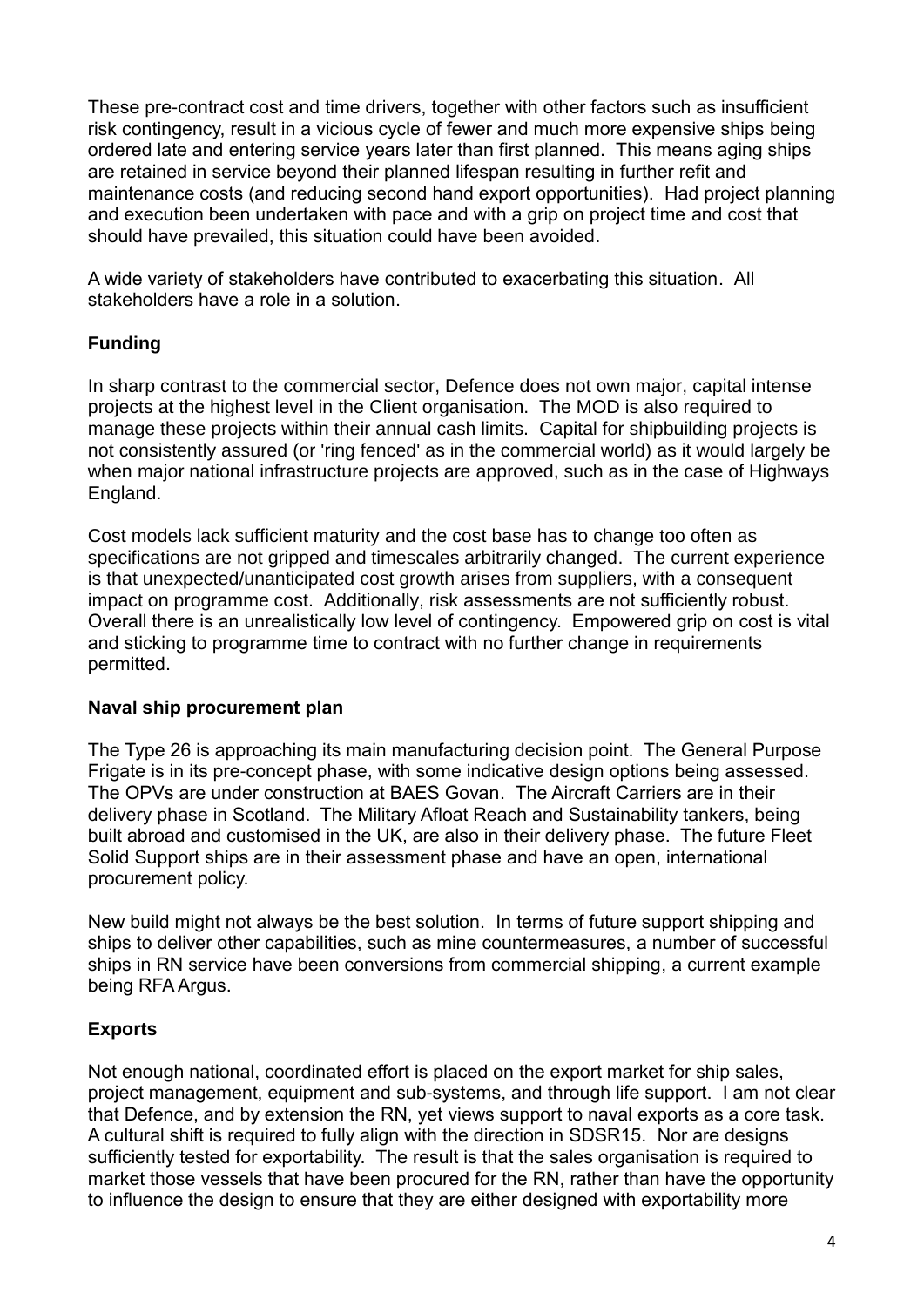clearly in mind, and have the flexibility to be attractive to the different demands of foreign navies. This should be an inherent design philosophy in all future new series of ships for the RN.

#### **Industrial strategy**

#### BAE Systems (BAES)

BAES' Govan and Scotstoun sites are the only UK shipyards currently used to design build and commission a sophisticated naval warship. This is currently an exclusive position held under the Terms of Business Agreement between BAES and MOD.

The shipyard effectively only undertakes work for the Ministry of Defence, and lacks the diversity of marine work witnessed in other UK shipyards (see below).

As a result, gaps in the industrial programmes at the shipyard and in the total supply chain add significantly to end cost and inefficiencies. Scope clearly exists to drive to much improved levels of productivity in more stable conditions. It also underscores the importance of MOD having well informed oversight of the 'Total Enterprise' incorporating the industrial and supply chain base.

There are significant variations in "charge out" rates at various shipbuilding yards within the UK. Differences in business models, overheads, engineering specialisms and sourcing strategies make like-for-like comparisons between different companies challenging. The MOD should nevertheless seek to harness the economies available within the wider UK shipbuilding supply chain and seek improved value for money through optimising the type of shipbuilding work and the supplier with the most economic costs for that type of work. This approach is likely to yield economic and efficiency benefits and continue to boost competition.

It is not clear that Defence has sufficient and sufficiently expert project contract managers, with suitable commercial expertise, to manage the sophisticated warship contracts with BAES.

BAES does have a talented design team, and expertise in engineering and systems integration. BAES has now started to invest in modern digital engineering and is applying it well at the front end design stage. They need, as part of their "global competitiveness plan" (see later), to exploit the industrialisation benefit of digital engineering to drive shop floor efficiencies in a similar manner as to what has been achieved at Jaguar Land Rover and Meyer Werft (Germany).

#### Other UK shipyards – A Renaissance in Shipbuilding

A renaissance in shipbuilding is emerging in a range of regional shipbuilding companies competing in the ship and offshore conversions and repair markets plus participating in offshore wind farm structures, and other relevant engineering projects.

There is no single customer dependency culture visible in these shipyards but rather an entrepreneurial attitude and an enthusiasm to embrace change along with flexible skilled labour practices with the ability to manage fluctuating workloads.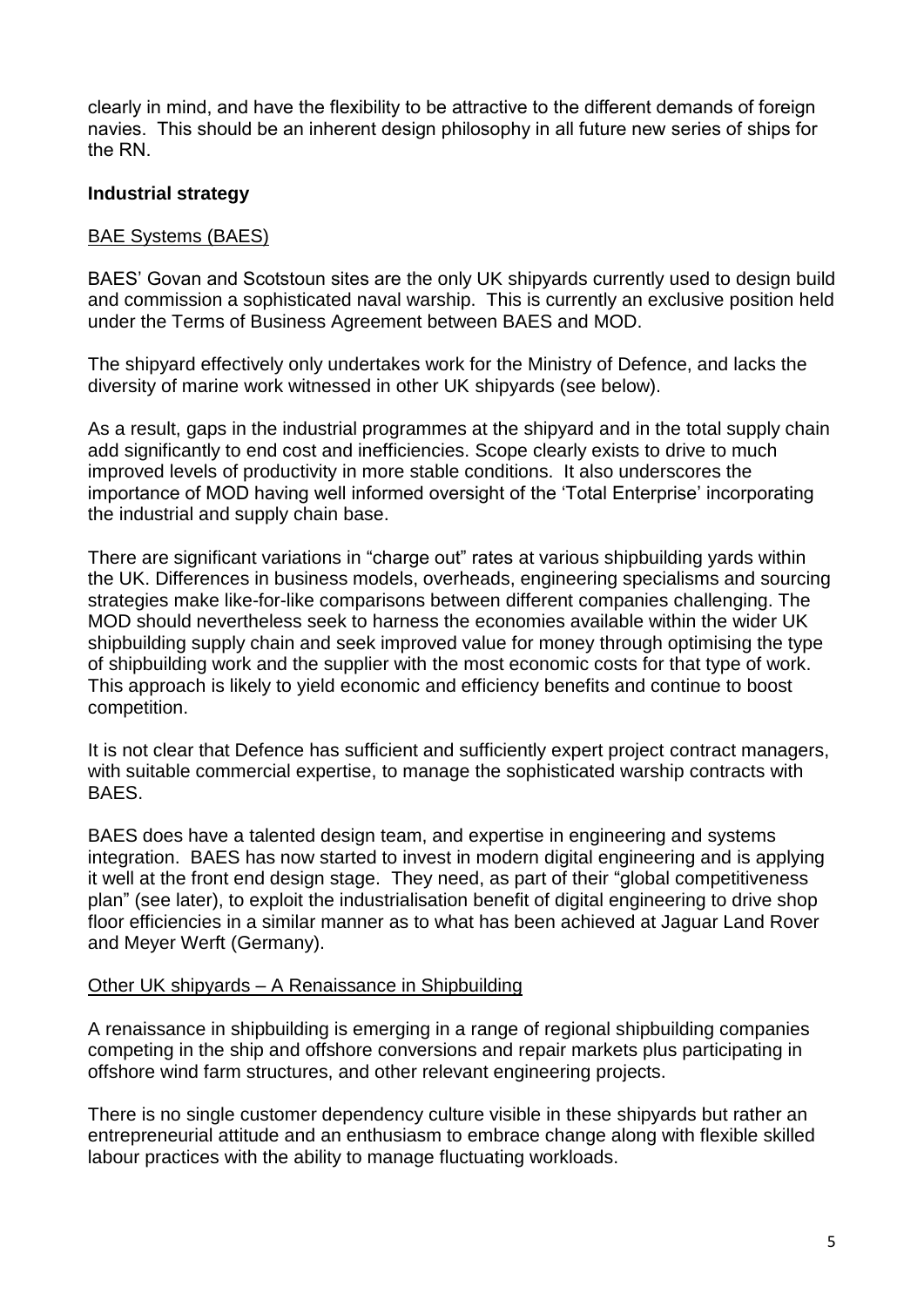The range of "charge out" rates, whilst expected to be lower than a sophisticated naval shipyard, have been driven down via tight overhead cost control. This along with good productivity creates competitive cost outturns.

Productive use of the working day is facilitated by professional management acting with discipline and ensuring manpower matches workload along with good logistics scheduling of piece parts, equipment and components to ensure they are in the right place and at the right time. Moreover, these shipyards are sustained by multiple income streams.

The Babcock – Appledore experience of winning 4 OPVs for the Irish Navy and the winning of the Natural Environment Research Council sophisticated research ship "Sir David Attenborough" by Cammell Laird against International competition is a clear demonstration of competitiveness.

For naval vessels, there are very few UK Companies with sufficient financial and industrial capacity and capability, expertise and naval ship knowledge who could compete for lead shipyard status or could combine with other firms in an alliance for a series of naval vessels.

#### Overseas shipbuilding experience

Current policy, practice and precedent sees warships being built in the UK. Non-warships are competed internationally and some non-warship shipbuilding is, as a result, undertaken overseas. For instance, Daewoo Shipbuilding and Marine Engineering, South Korea, is building the new MARS tankers for the Royal Fleet Auxiliary (RFA). Overseas build brings its own challenges including potential denial of opportunities for the UK supply chain, higher costs of overseas supervision and potential foreign exchange risks. Nor does the foreign build of ships make the direct prosperity contribution to the UK economy that an onshore build would achieve. There is the opportunity with the Fleet Solid Support ships for UK firms to make competitive bids, and hopefully secure the contract, thus contributing further regional economic benefits in the UK.

#### **Socio-economic**

The naval shipbuilding sector is important to the UK economy. As well as making a material contribution to the UK economy, shipyards and their wider supply chain also have a positive impact on the local areas in which they are based. Preliminary work by MOD economists estimates that the MOD spent around £1.4bn on shipbuilding and repair in 2014/15, of which approximately 96% was spent with five UK prime-contractors<sup>3</sup>. Whilst this work is at an early stage, the MOD have also been able to estimate that the quantifiable impact of the MOD's shipbuilding and repair spend with UK based firms contributes approximately £1.5bn of added value annually to the UK economy.

The naval shipbuilding sector remains a significant regional employer of both blue collar and white collar workers. MOD estimates, based on data available at the time of writing, that around 15,000 people are directly employed in UK shipbuilding and repair due to MOD spending. It also estimates that, based on this assumption, close to 10,000 additional jobs are indirectly supported through the wider supply chain in the UK.

 3 Further analysis would be required to determine the split in value between sub contracts then placed with Small and Medium Enterprises and between UK and foreign companies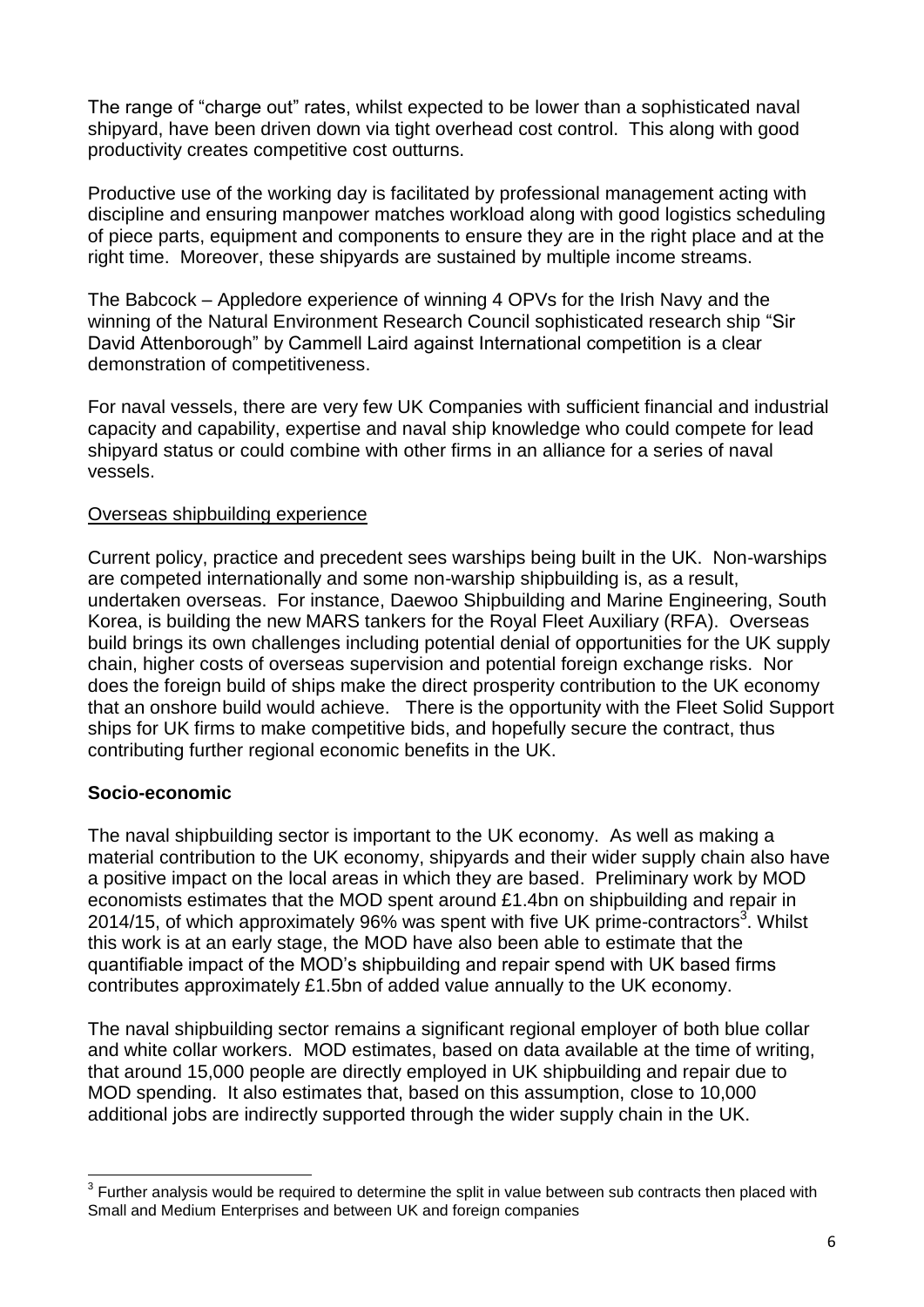There is a split in the UK between shipyards who currently undertake only Defence work; shipyards who currently undertake only commercial work; and those who undertake a mixture of the two. A number of those without direct Defence contract work are prospering.

Many of the shipyards we spoke to expressed concerns about the ageing workforce, and the difficulty in recruiting appropriately skilled staff mid-career. The companies involved have a range of age profiles but we have been advised that the majority have an average age in the workforce around the mid to late-40s, and that the distribution tended towards the upper end. There are some good apprenticeship schemes, the best of which include engagement programmes with local schools to inspire greater take-up of Science, Technology, Engineering and Mathematics (STEM) subjects by the next generation. There is scope for expansion of modern apprenticeship schemes in the regions along with Technician and Graduate recruitment in support of the Digital engineering and modern systems that will be a key part of Industry's efficiency drive. This age profile, and the potential for Type 26 and Type 31e orders for the RN and exports, creates significant opportunities for young people over the next decade.

#### **Centre of Excellence**

There is no naval Centre of Innovation or Excellence which would allow Government and industry to work together on innovative techniques to improve productivity, and to develop new standards that would allow cost to be driven out of procurement while retaining safe standards of operation. More broadly, there is a significant dialogue between Government and Industry and a very large number of forums.

#### **Summary**

There is a vibrant shipbuilding and marine engineering sector in the UK. Industry is heading in the right direction in terms of competiveness and innovation. A sector strategy which brings industry and Government together will accelerate the 'Total Enterprise' transforming itself.

For military capability reasons, choice, and freedom of manoeuvre, it is clearly important to have a competitive domestic marine sector, capable of providing the full range of build and support work for the RN and Government more widely. Government is committed to reform and to change to deliver the SDSR ambition for a sustained, and then larger Fleet. Together, this would have clear knock-on benefit in terms of growth and prosperity. My recommendations set out the things that need to be done to address the current problems and build new foundations to ensure that the National Shipbuilding Strategy delivers this goal.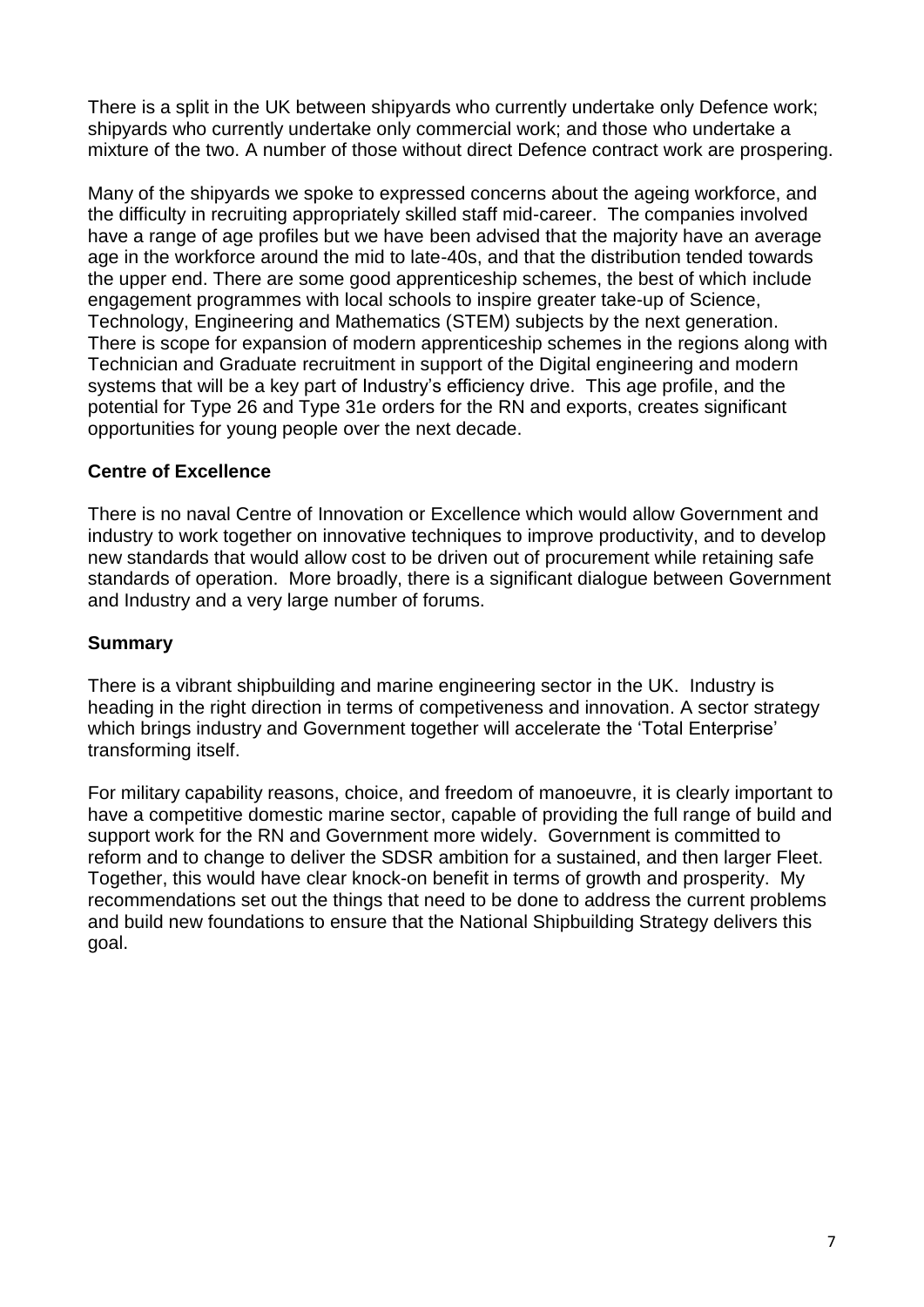#### **MY RECOMMENDATIONS: A SEA CHANGE IS NEEDED TO DELIVER A TRANSFORMATIONAL FUTURE**

#### **Governance**

- **1. The Government must drive cultural and governance changes in Defence that inject genuine pace into the procurement process with a clear grip over requirements, cost and time.**
- **2. There should be a new governance model of Sponsor and Client for all ship procurement linked to Industrial capacity (i.e. the Total Enterprise). (See Fig. 1).**
- **3. The MOD Sponsor should establish a transparent Master Plan for naval shipbuilding that lays out Defence's procurement plans for each series of naval ships over the next 30 years. This should be backed by "set and assured" capital budgets for each new series of ships. The Master Plan should be reviewed at each SDSR.**
- **4. The MOD Sponsor should empower an RN-led Client Project Contracting Board to finalise design, cost and time for each class of ship procurement compatible with the Master Plan. (See Fig. 2).**
- **5. Current MOD governance processes and procedures should be simplified and aligned with the new governance recommendations 1 – 4 above, with a degree of financial freedom granted to ensure project pace is not hindered.**
- **6. The RN-led Client Project Contracting Board should appoint a Project Director with extensive modern project management, commercial and technical experience. An integrated project office should be established with a multidisciplined team drawn from Defence Equipment & Support, Navy Command and the lead shipyard etc. for each new class of ship procurement.**
- **7. The MOD should take steps to ensure it is an intelligent client for warship design and build, to better understand the cost implications of naval standards, preferential engineering and bespoke equipment. This should enable proper trade-offs during development of the specification.**
- **8. In addition, an external technical consultant should provide constructive challenge during trade-offs on the inclusion of specification standards, innovation, the minimising of through life and operating costs, ensuring design has flexibility for export and facilitates modern methods of construction.**
- **9. Once these trade-offs have been agreed, the design specification should be frozen to allow the project to progress rapidly to contract signature. No further requirement changes should be allowed.**
- **10.Contracts should be tautly drawn to properly incentivise Industry to invest in support of their "global competitiveness plan" and deliver to time, within the agreed cost envelope. This should provide a firm cost base and delivery to the milestones laid down in the Master Plan.**
- **11.Post contract management should be driven by a joint project management team (Defence Equipment & Support, Navy Command and the lead shipyard etc.) and a governing Project Delivery Board with an Independent Chairman that will foster discipline and overall effective control. A shipyard Trade Union representative could be appointed to attend the regular progress meetings of the Project Director and his team in order to enhance transparent communications. The post-contract Project Delivery Board is the final authority on any change contemplated post contract. None should be accepted that could impact the programme. (See Fig. 2)**
- **12.The risk assessment process, led by the Client Project Contracting Board, should result in the allocation of risk provision partially to the Project Director**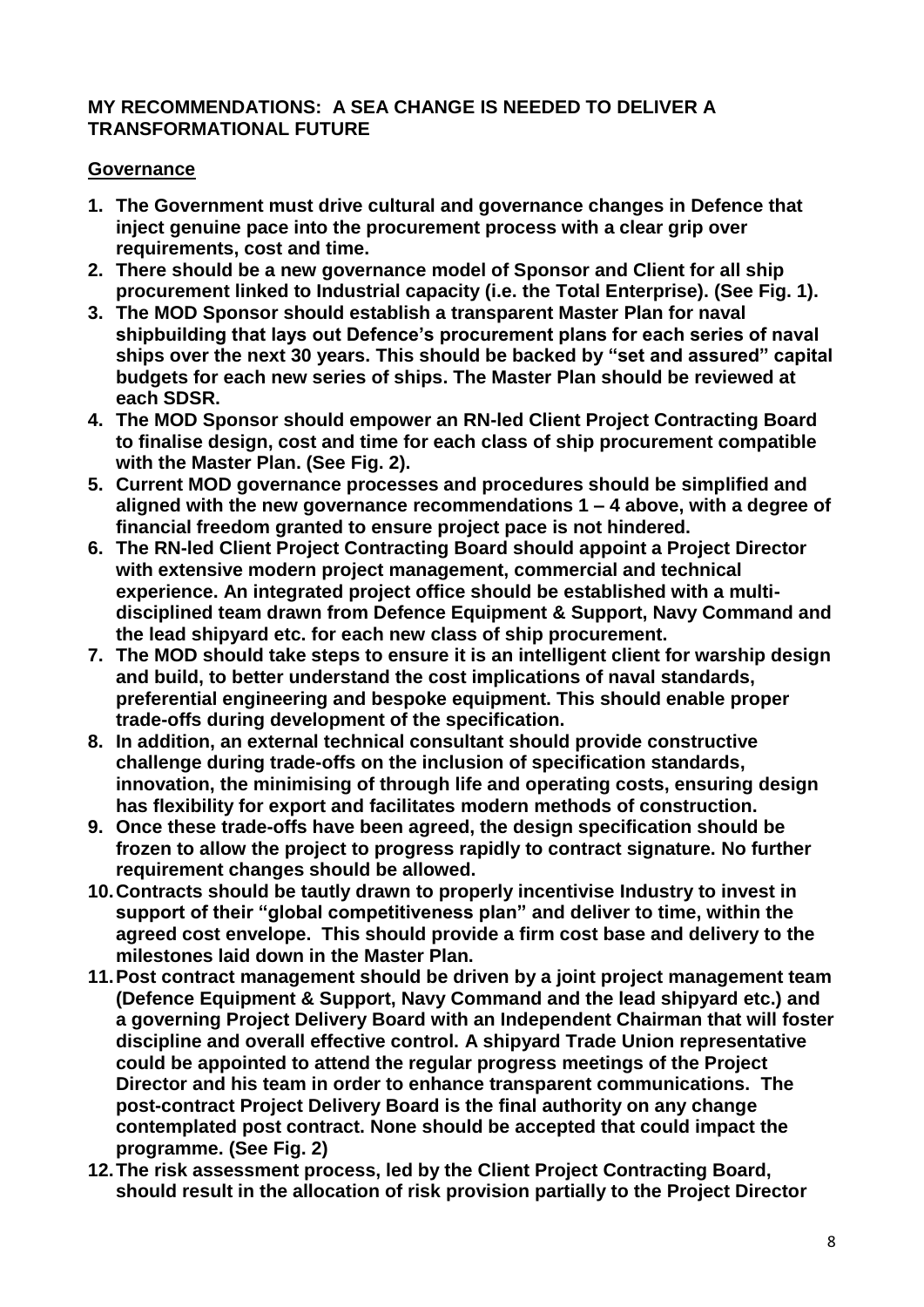#### **and partially to the Client Project Contracting Board as the final authority on change.**

There should be a new Governance model of Sponsor and Client for all ship procurement (Fig. 1). The Sponsor (DCDS (MilCap)) should own the 'Enterprise' Master Plan that sets clear delivery milestones for the client with expectations of time to define requirements, time to contract and time to build/deliver all ships for the RN. The Sponsor should be supported by a cross-Government Board. Figure 1 sets out the model.

The Master Plan should have a 30 year horizon. Government Departments should align to produce a "set and assured" portfolio Capital budget, encompassing each ship programme. This should aim to avoid 'random' programme changes due to annual cash budget adjustments (whilst a project is progressing to time and budget). The Sponsor should allocate, to the Client, this "set and assured" Capital budget for each new series of ships. This should be set at the outset then adhered to. The portfolio should have freedom to trade between the ship programmes provided that the Master Plan milestones are met. The portfolio should also be permitted to have any necessary derogations from the normal rules of annual cash management sufficient to ensure that delivery can proceed unimpeded by tactical considerations of annual cash management. For this to be effective, a solid cost-base is a pre-requisite.

The approach of protecting the portfolio Capital budget is consistent with the treatment of other major national infrastructure projects. Initially, it will place a specific strain on the Defence budget, effectively hypothecating an assured sum for shipbuilding in each year and across the period. However, this Capital allocation is critical to overcome the project cost driver of annual funding changes, given the urgent need for stability to drive pace and reduce cost over time (breaking the vicious cycle) into the procurement programme. Taking into account the contribution that the sector makes to national prosperity, and reflecting the treatment of other Government capital investment programmes, HMT should recognise these issues by ring-fencing the "set and assured" RN shipbuilding Capital budget from the broader efficiency challenges that are laid on the Defence budget for the life of that Parliament. The overall Capital budget should be reviewed at each SDSR.

The new Client Project Contracting Board should be led and chaired by the First Sea Lord. It will be empowered to meet contracting timescales and the target cost within the assured budget (Fig. 2). Its members should include the Chief Executive Officer of DE&S and ensure high-level, authoritative decision making. It should drive Enterprise delivery via an integrated multi-disciplinary team, empowered by the Client Project Contracting Board which should be responsible for:

- The procurement process from 'Requirements' to Contract signature with senior leadership directly engaged with the enterprise, driving pace and removing unnecessary process, ensuring adherence to the master plan and design/specification 'trade-offs' to match capital budget and exportability testing;
- Realistic trade-offs between desirable requirements and essential ones. The inclusion of some specific RN standards, whose cost may not be well understood, needs further review. The independent technical challenge consultant should test the inclusion of all standards in each new class of ship procurement. The virtual Innovation Centre (see below) should review the cost of all standards. The aim should be to arrive at optimum technical capability solutions balanced against an affordable budget and then 'design freeze'.
- Establishing well informed links across the total enterprise to avoid delinking the industrial base.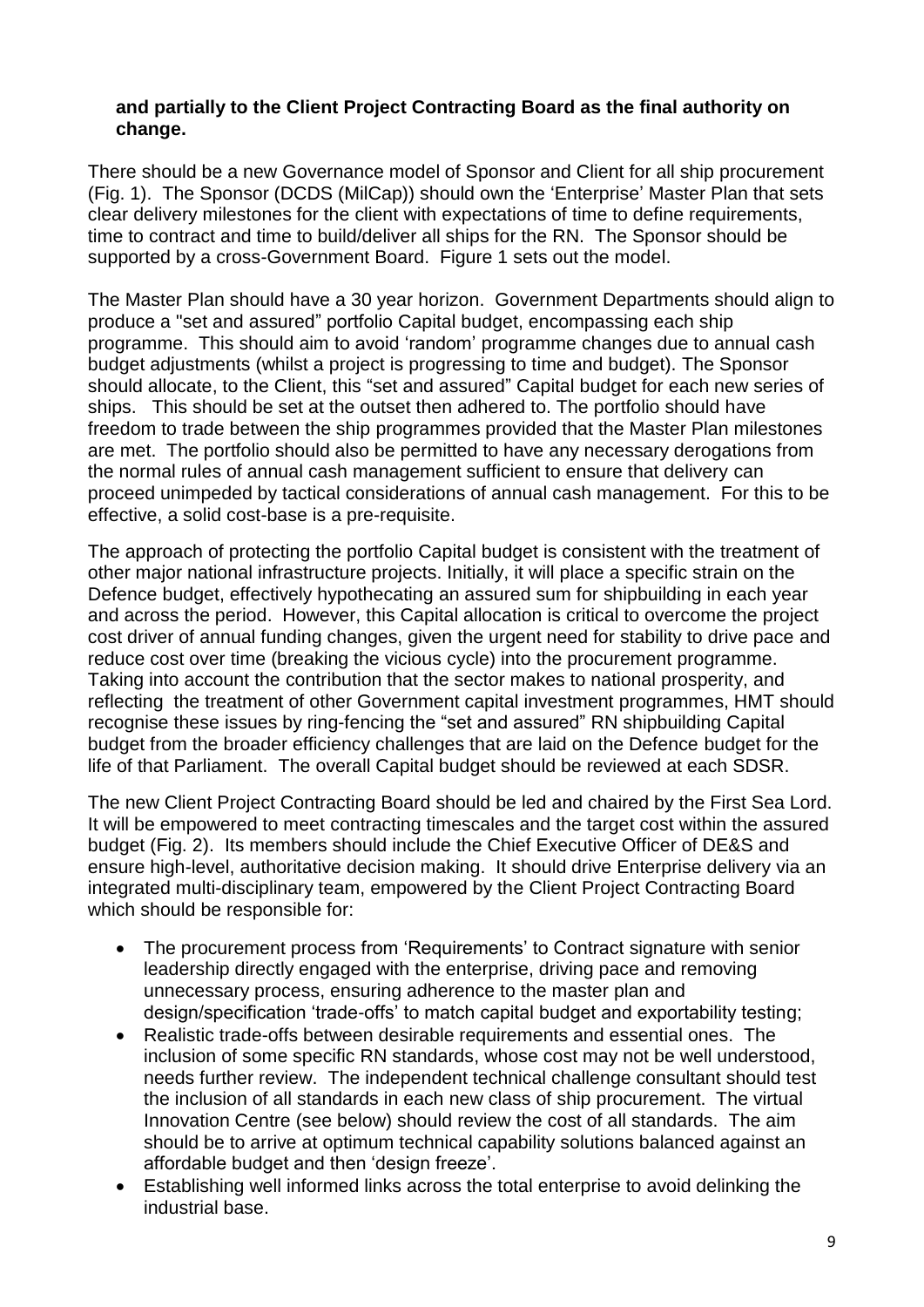There should be a tightly controlled number of high level decision makers in order to eliminate preferential<sup>4</sup> engineering. Current procurement processes should be simplified and streamlined to the maximum extent possible, compatible with the new arrangements of governance and the empowerment of the Project Contracting Board, to ensure that the programmes can be driven forward at pace. Adherence to the disciplines of Initial and Main Gate approvals should form part of the discipline that the Project Director should pursue. But work should be undertaken to ensure that all internal processes support and enable delivery under the new governance.

All key major subcontractors should be present in the Project Team during the detailed engineering phase at least until their information is fully captured to finalise systems design work and the key inputs to the preparation of working drawings for outfitting and commissioning information.

Post contract management for all ships should be driven by a joint Yard project management team comprising key customer and shipyard personnel, led by an experienced/professional shipyard Project Director, to lead project execution day by day at the shipyard and speed up decision making.

For both pre- and post-contract, it will be important to ensure that the Project Director has significant relevant modern project management, commercial and technical experience.

A Project Delivery Board (Fig. 2) should be constituted as the project moves to the contract phase. This overall governance board should have an Independent Chairman to ensure discipline and overall effective control. Clear terms of reference (including the objectives of avoiding disruption to the schedule and avoidance of "change") need to be established and promulgated. This approach should draw from the successful lessons of the Aircraft Carrier (QEC) build. To smooth transition, the Independent Chairman should sit on the Client Project Contracting Board (in an ex-officio capacity) in the period immediately before contract signature. This period should be sufficiently long to help the Independent Chairman take forward their new responsibilities at pace on contract signature. There should be TU representation on the shipyard project management team at the quarterly update meetings.

This new construct will place new demands on both Navy Command and DE&S. Close attention should be paid to ensure that there are the right mix of skills and experience at all levels to deliver this new approach. Additional support will likely be required in the early phase (see below on "Client Friend"). Teams need not, and should not be large, but they should be skilled, in order to ensure the most appropriate and successful commercial models with industry to support the proposed governance approach. The teams, regardless of the organisations from which they are drawn, should be fully integrated ("organisationally agnostic", as one discussant put it) and each wearing the same Project Team T-shirt, solely focussed on the delivery of the procurement. The wider Defence implications of the procurement, for example infrastructure, training etc, need to be managed separately but in parallel to ensure the key focus of the Client Project Contracting Board and Project Delivery Board is the delivery of the platform and systems. Again, the processes that are applied should be as simple as possible, consistent with the need for good governance and following directions from the Client Project Contracting Board.

**.** 

<sup>&</sup>lt;sup>4</sup> Preferential engineering is defined herein as 'specifying unnecessarily exquisite standards in design by technically-focussed project teams, often at limited or no accurate knowledge of the true cost, operating in an environment of weak financial/ commercial challenge'.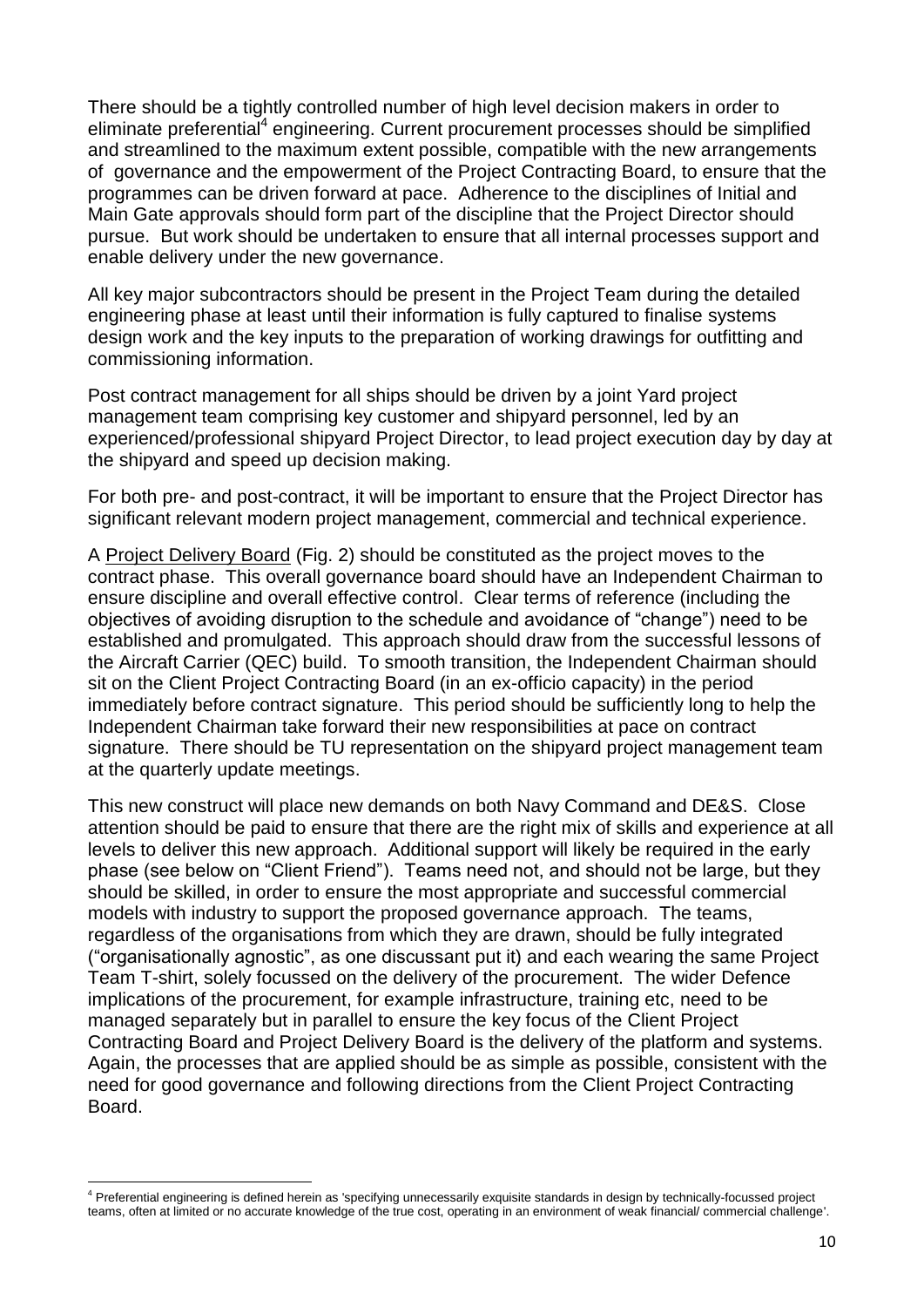#### **The General Purpose Frigate**

- **13.The new Type 31e should not set out to be a complex and sophisticated warship based on traditional design approaches. It should be a modern and innovative design on a standard platform which should provide a menu of choice to support exports and beat the competition. It should be termed Type 31e. The 'e' means that export flexibility is inbuilt, not a variant.**
- **14.The Type 31e should be prioritised, and act as a pathfinder project to pilot this new governance and Virtual Shipbuilding (VSb) industry approach (see recommendation 19 and Figure 4). It should be rapidly procured and placed into service as early as possible in the 2020s. If necessary, wider Government financial support should be provided to allow early build of the vessel. This will enable the new governance approach to be embedded in order to deliver medium to long-term savings in ship procurement.**
- **15.Type 31e should be designed so that the price/capability point is an attractive export proposition and then it should be delivered to a hard target cost**
- **16.The MOD should determine the optimum economic service life for a naval ship and then replace ships with new vessels at that point, rather than operate longer and thus avoid expensive major refits. As a pathfinder, Type 31e should also be procured as a RN asset that stimulates exports including via sales from the Fleet.**

The General Purpose Frigate should be treated as an urgent project. It gives Defence the perfect opportunity to apply the new approach. Leaving aside the obvious capability needs of the RN (to maintain and then by the 2030s further increase the total numbers of frigates and destroyers) the vessel offers the opportunity  $-$  if procured as I recommend  $-$  to a) deliver potential savings, and avoid cost growth in subsequent ship procurements, and b) provide significant work for a range of competitive regional UK shipyards.

The design of the Type 31e (Fig. 3) should have inherent flexibility in capability and be built on a standard platform. The design should incorporate a 'menu of choice' which will enhance appeal to Export markets and allow a tailored competitive response which is not for most markets possible with the sophisticated design(s) currently being procured. This will require a non-traditional approach to the design of the Type 31e, which the Client will need to incorporate and recognise as it develops the design. It should also provide choices for the RN, e.g. in extent of combat fit (at time of build or retrofit) on some selected ships in a series to match changes in the varied tasks that RN ships must undertake. One example of this philosophy is the design approach BMT has undertaken in their Venator design. It is critical that this flexible/modular approach, and design for modern production processes, is incorporated in the Type 31e final design. The design must break with tradition and beat the competition.

I have advised earlier that the MOD should take steps (recommendation 7) to rebuild its capability as an intelligent client for warship design and build. This will not be quick or simple and so, to ensure pace is maintained on Type 31e procurement, I would advise that additional technical expertise in the form of a Client Friend (or Friends) is procured early, in particular to assist in the development of a detailed specification.

There is a point where the cost of refitting/repairing ageing vessels is not cost effective when compared to the price of a new vessel. The MOD should undertake an assessment of this "cross-over point" and factor this in when determining the optimum economic service life of any new class of vessels. This should be kept under review (vessels that are worked harder may reach the optimum point sooner). Specifically, the Type 31e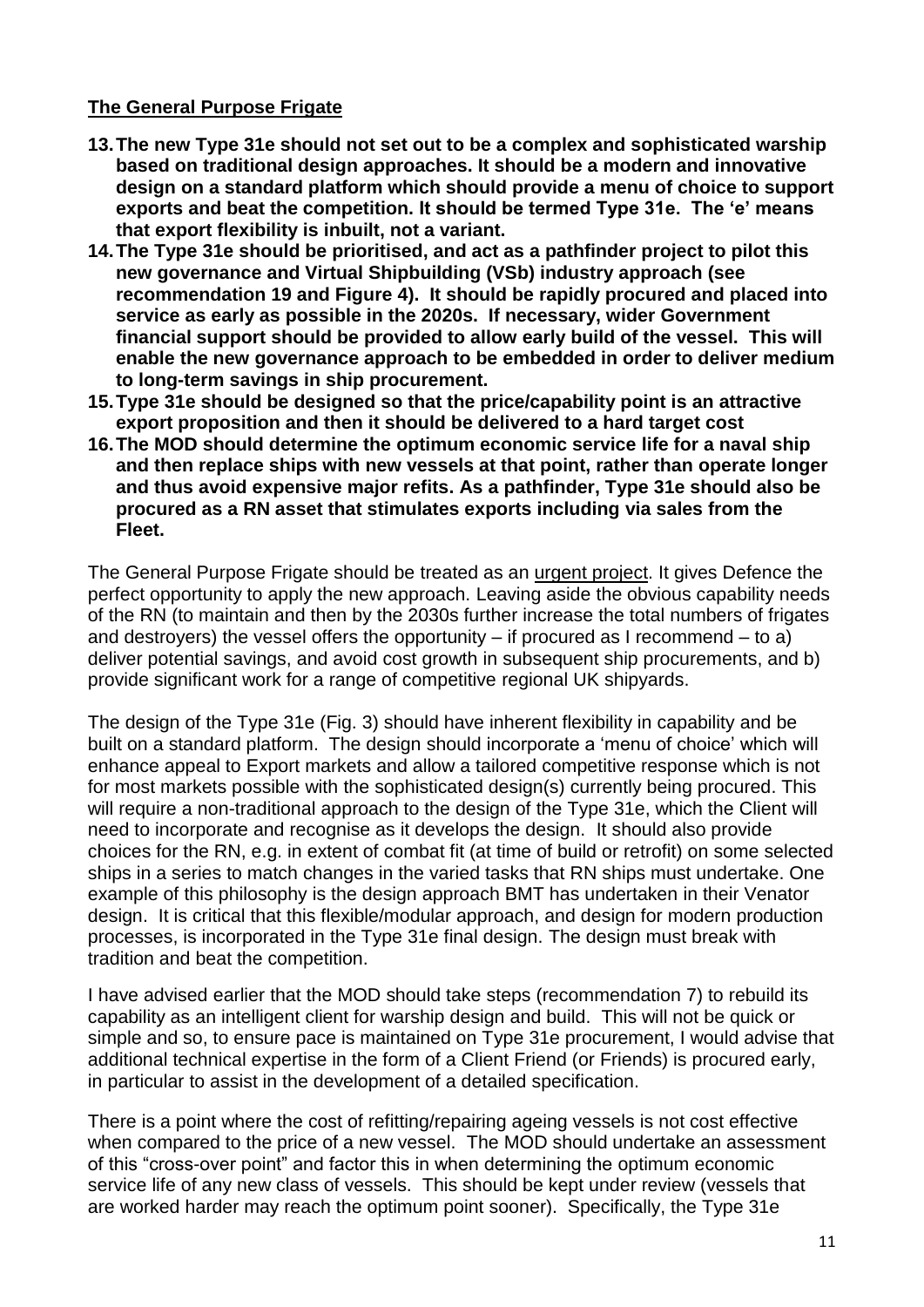should be kept in service for its economic service life or for a lesser period if an alternative sale in support of an export campaign is required. This approach should create attractive export opportunities for the UK and will also provide the greatest flexibility to the RN, to update the vessel batch by batch and introduce new capabilities over time per ship.

# **Exports**

**17.There should be a stronger national co-ordinated effort, including Government to Government trade deals, placed on the exports effort for ship sales, project management, design, equipment and sub-systems. This should be driven by the Department for International Trade, with support from the Foreign Office, Department for Business, Energy and Industrial Strategy, and Defence. A dedicated professional should be appointed to concentrate on the national effort.**

The Government should support delivery of Export success through:

- 'Export testing' as part of the development of requirements (integrated with planning before the finalisation of Requirements), Standard Design Platform, with optionality on choice of defensive capability and naval standards to provide genuine choice for an overseas Navy;
- The RN endorsement and use of the ship and its key equipment as an invaluable marketing tool for British naval Exports;
- Marketing support and intelligence gathering via Defence / Naval Attachés in our overseas Embassies co-operating with shipyards and wider Government in advocating the quality and characteristics of a class of ship;
- On occasion, if there is an urgent requirement for a new ship for an overseas naval customer which is key to the sale of a series, the RN should be willing to support the Export drive by releasing a ship for sale, earlier in the cycle than they normally would;
- The availability of second hand (ex-RN) vessels which have only served a limited number of years before being replaced, to boost the export drive rather than being disposed of at the end of their working life.

There should be a single, senior official based in the Defence and Security Organisation in the Department for International Trade responsible for providing advice and support to the RN on all ship exports (Fig. 5). This Defence and Security Organisation individual should sit on the Client Project Contracting Board to ensure that exportability is sufficiently understood and factored in at the design stage.

# **Industrial Strategy**

- **18.Warships should be built in the UK for reasons of National Security and the sustainment of National Sovereign capabilities.**
- **19.Industry and the Government, as part of their Industrial Strategy, should establish a Virtual Shipbuilding (VSb) industry model (Fig. 4) that harnesses the UK regional shipyards that have demonstrated their cost competitiveness and the capability to build fully outfitted "blocks". The intention should be to build these in series and in parallel to capture the learning curve productivity benefits.**
- **20.The VSb construct should be used to build and integrate the Type 31e via a lead shipyard or alliance with sufficient financial and industrial capacity and capability to construct and to enter into the key sub contracts. Contracts should be taut, eliminate cost growth, and incentivise delivery while allowing reasonable profit.**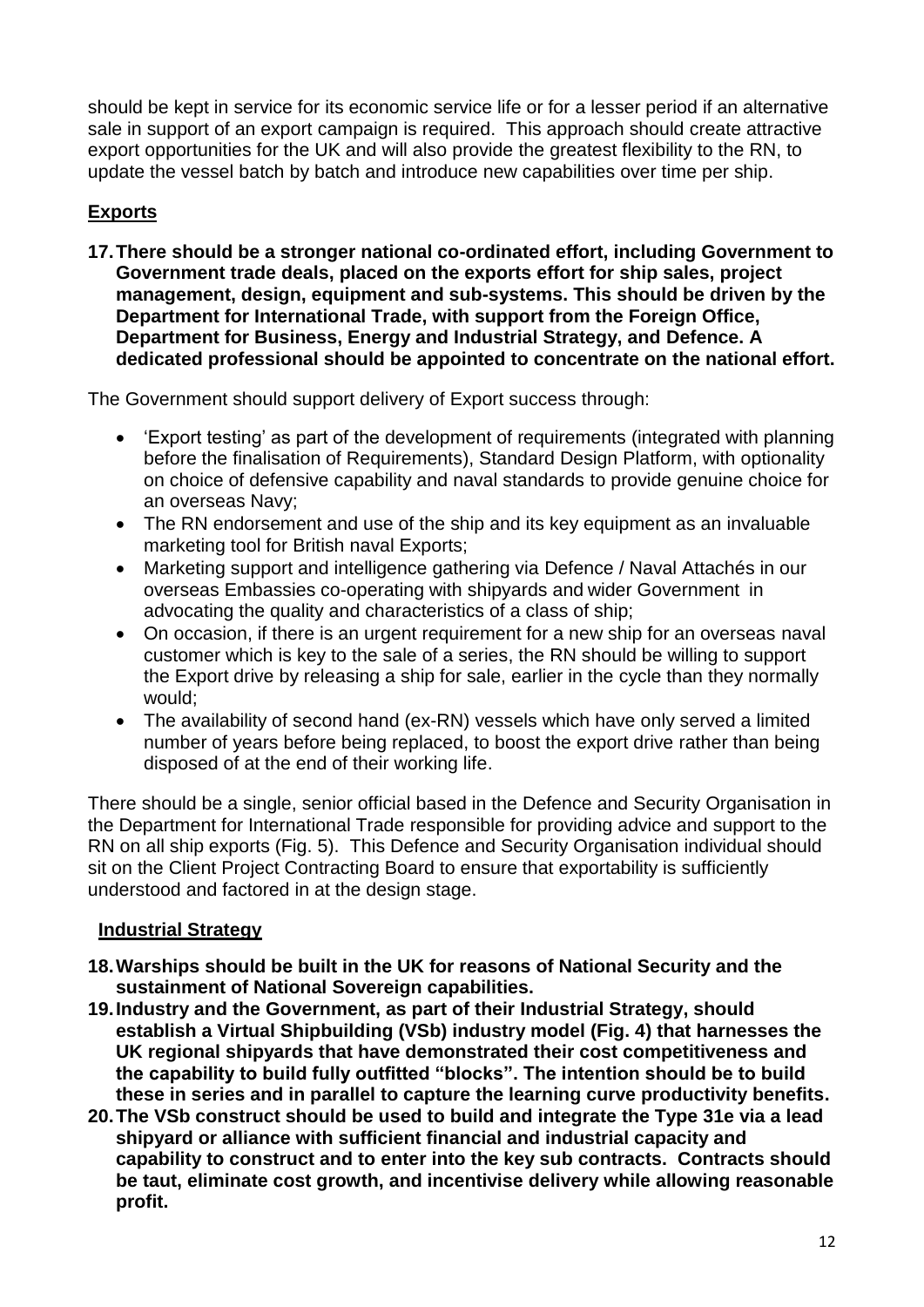- **21.UK industry, utilising the VSb approach, should be able to compete effectively, against international competitors for RFA procurement (starting with the Fleet Solid Support programme), and should be strongly encouraged to put forward strong bids for this work.**
- **22."Global competitiveness plans" should be developed by each shipyard, and the supply chain, with a focus on tight scrutiny of overheads and targeted investment in skills, modern working practices, digital systems, and modern tooling.**
- **23.Industry and the Government should invest in a small, specialised virtual Innovation Centre to challenge existing naval standards and introduce new ones, and to force through advances in design, new materials including composites and manufacturing/assembly methods that contribute to productivity improvements and cost of build. The leader of the Innovation Centre should oversee the "global competitiveness plans".**
- **24.Companies will need to invest and embrace the full potential design and production benefits of digital engineering technology in the same way as world leading manufacturers, for example Jaguar Land-Rover in the car industry and Meyer Werft (Germany) in the cruise ship industry. These targeted investments should attract Government support. Local Enterprise Partnerships, Scottish Government and Invest Northern Ireland should be encouraged to support the transformation of the industry.**

The VSb Industrial Model (Fig. 4) should be based on a strategy of a lead shipyard or alliance and 'series - block build' operations in a number of shipyards in UK Regions that will deliver high productivity, competitive cost and a dramatic reduction in the conventional build time for the project if it were built solely in one shipyard. The shipyards should compete for the modular build. The vessel should be assembled in a shipyard, backed by a company or alliance with sufficient financial and industrial capacity and capability to construct and commission and enter into the key sub-contracts. Contracts should be taut, and properly incentivise delivery (with a suitable profit incentive to enable further investment). But they should incentivise the management to avoid cost growth, rather than this being passed onto the customer. If deemed successful, this VSb model can be applied beyond the Type 31e, on future RN and future RFA ships.

All shipyards should develop "global competitiveness plans". These should focus on tight scrutiny of the shipyards overheads and establish targeted investments (in skills, modern working practices, digital systems, jigs, robotics & tooling etc.) that will drive series build productivity improvements to world class standards. All shipyards should be encouraged to generate other revenue streams and not rely solely on MOD work. This will support / iron out the volatility in MOD-only work and can only help maximise chances of winning export orders.

In particular, the "global competitiveness plans" should aim to:

- Install modern digital engineering systems and reap the industrialisation benefits as per Jaguar land Rover and Meyer Werft (Germany);
- Maximise modular construction and a method of build that ensures production facility capability is maximised – e.g. block size, automation opportunities in welding, etc.;
- Examine all opportunities to introduce modern robotics and digitally adjusted jigs for shaped units;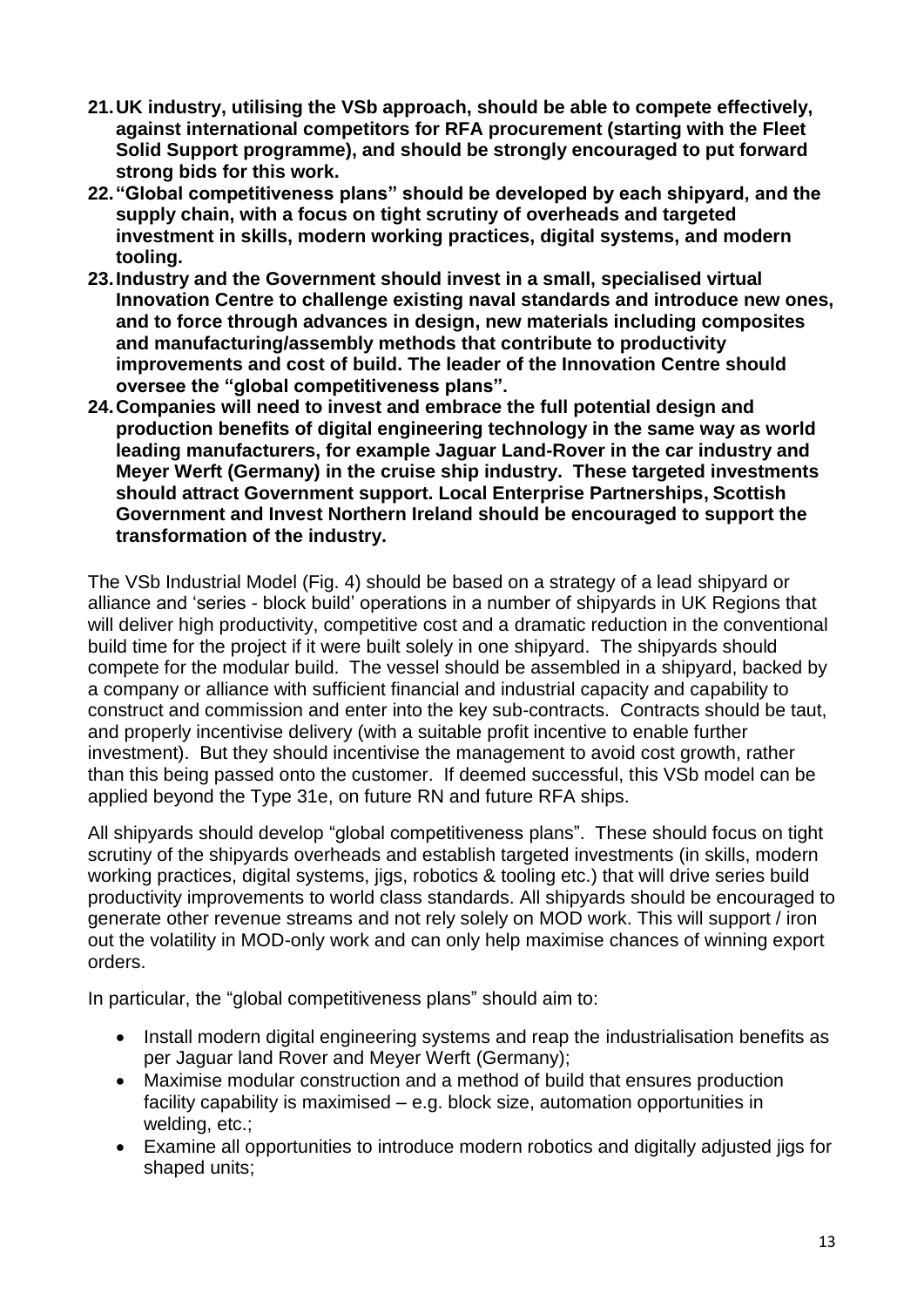Target high percentages of advanced outfitting at earliest production stage (e.g. panel outfitting as per the Meyer Werft (Germany) approach);

In ship design, the plans should aim to:

- Maximise the utilisation of proven engine room automation to reduce on board manning;
- Ensure hull form and propeller design is optimised for lowest powering/fuel consumption;
- Ensure automation is maximised in other on board operations: eg laundry and galley;
- Ensure the minimisation of through life costs and the ease of physical withdrawal of equipment and handling space from engine room etc. supports the maintenance friendly approach;
- Use off the shelf equipment and modular accommodation, toilet/shower, and galley compartments;
- Ensure 'open architecture' systems' engineering is deployed, especially within combat systems.

Shipyards will need to work even more closely with the RN customer, TUs and employees to map out a clear company Industrial strategy that creates a world competitive industry by pursuing technical and systems innovations, sound project management and quality operations. The Government and industry should look to make targeted joint investments in productivity improvements, in particular in planning and digital engineering systems, that will pay back on Defence programmes but that will then have broader benefits to Industry's competiveness thereafter.

Funding should be taken jointly from a contract price (no more than 0.1%) to support a virtual national Joint Innovation Centre for the marine industry and its customers. This should draw on the existing infrastructure, which includes the manufacturing catapult centres, Innovate UK and the Knowledge Transfer Network. The returns should be measured in 3-5 years and should be impressive. The Innovation Centre should:

- Look to critically examine current RN design and production standards and cost them to provide a menu of choice;
- Introduce new RN industry standards in design and production to reduce cost;
- Seek out new production methods and standards that can provide good robust quality but with reduced man hours, costs of fittings and materials and fit out;
- Seek out 'off the shelf' good robust quality equipment versus high cost bespoke e.g. galleys; laundry (include high degree of automation), pantry equipment etc. as used by the cruise ship industry and other commercial operators;
- Encourage the exchange of global best practice on new production methods between shipyard(s) / customer that yield savings on the cost of naval ships;
- Identify new opportunities via pooling expertise (cross industry/customer workgroups) to explore areas in design – design for production – production innovations – commissioning approaches etc. that can yield cost benefits;
- Examine via working groups drawn from refit/maintenance shipyards, new building teams and the customer – how through life costs could be reduced via design, specification and choice of equipment/fittings etc.;
- The merits of ships with an earlier resale point for export should be evaluated versus major refits and longer life in service;
- Examine the case for greater modularity in new ships to accommodate: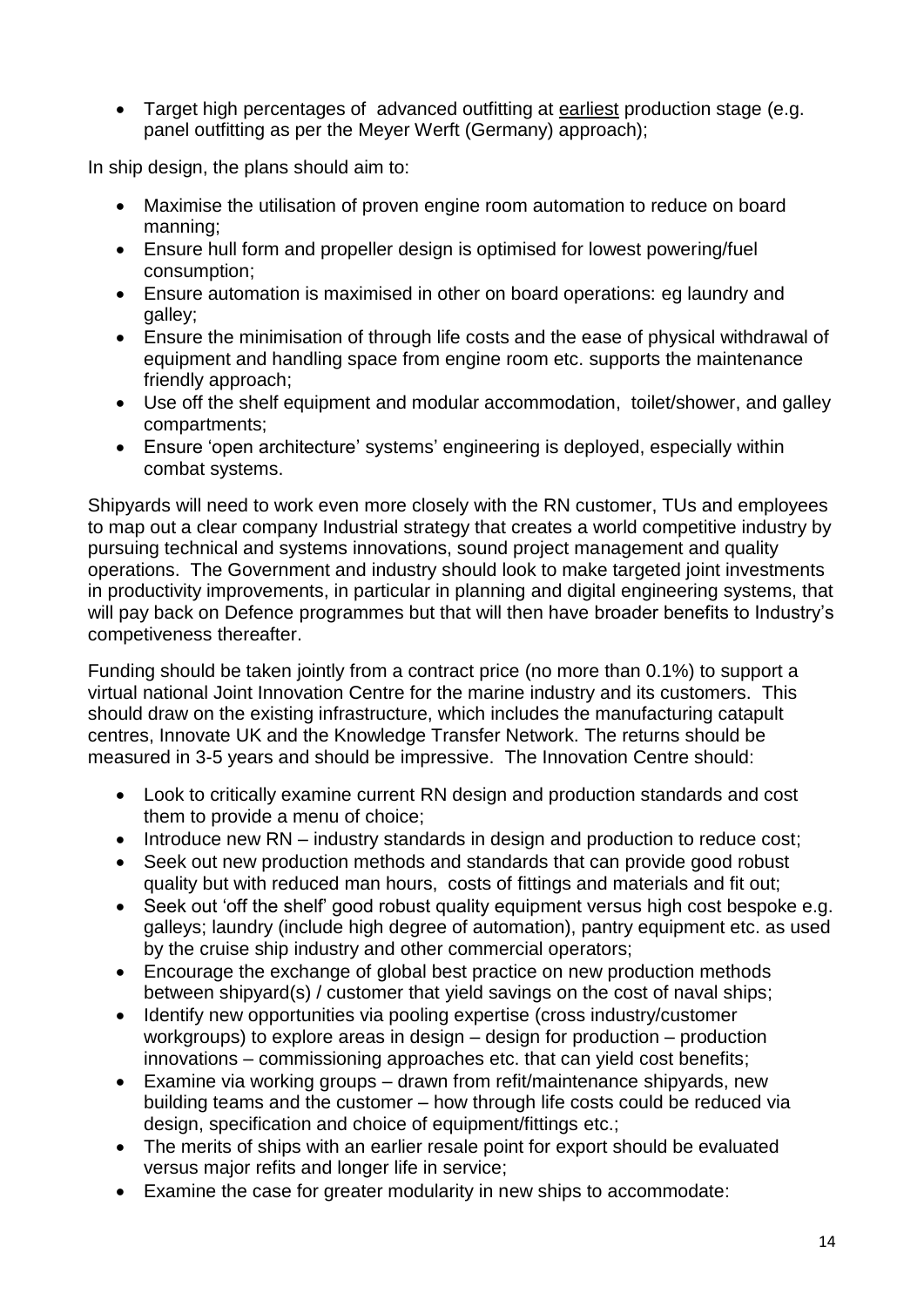- $\circ$  flexible choice of capability at contract (some fitted "for" but not "with")
- o options to upgrade some vessels later

Given their design expertise, BAES, BMT, Houlder and Babcock Marine should play a leading role in participation in and secondment of specialists (project to project) to the new Innovation Centre to drive world class performance.

- **25.BAES has the breadth of technical and engineering talent and the most recent experience of building sophisticated warships. They should build the Type 26 series with adherence to schedules supported, if required, by the VSb shipyards via block build. BAES' immediate operational priority should be to use the build of Type 26 to maximise productivity in order to be competitive in future and win sophisticated warship, and other naval ship, design, build and systems engineering work for the RN and exports customers. Their "global competiveness plan" should focus on capturing the industrialisation benefits of digital engineering and ensuring, with the TUs, flexible skills in the workforce that are compatible with what can be achieved in a digitally engineered driven production world.**
- **26.There is no precedent for building two 'first of class' RN frigates in one location in the UK. Type 26 is a critical project for the RN and the Nation. Type 31e is urgently required to maintain RN frigate fleet numbers and to establish a UK exportable light frigate. Against this background risks need to be assessed and evaluated in a responsible way by all stakeholders. A separate lead shipyard or alliance appears to be the best way forward for Type 31e to minimise overall risk. Regardless of choice, BAES would remain in a position to compete for Type 31e work on combat systems, design support and in block build if capacity is available.**
- **27.Given the export potential of design, technical engineering and consultancy services, Industry should consider combining their Maritime Design and Combat Systems Engineering resources into separate subsidiary Companies to make these more visible to the world.**

BAES has now invested in modern digital engineering and is applying it well at the front end design stage. The focus for BAES, on the back of being awarding a series of Type 26 contracts should increasingly be on investing to increase overall productivity and cost competitiveness, via:

- Extend investment in the application of Digital systems (to Jaguar Land Rover and Meyer Werft (Germany) standards) that drive Industrialisation of the total shipbuilding process – particularly in advanced outfitting and the logistics management of piece parts and components;
- This needs to be accompanied by ease of access to the right tools and equipment;
- For series ship runs, such as Type 26: there needs to be a significant focus on modern hydraulic jigs; Robotic applications, and designing build strategies to facilitate significant module build and maximum advanced outfitting for blocks;
- Laser dimensional and location checks at the end of the e.g. the manufacturing panel line with the capability to confirm or otherwise, not only dimensional accuracy but the positioning of all outfit parts compatible with design;
- Training and Education of a wide range of the workforce to ensure the right skill mix and competence and understanding of what is possible with these new digital systems to advance productivity in cooperation with TUs and the workforce is crucial.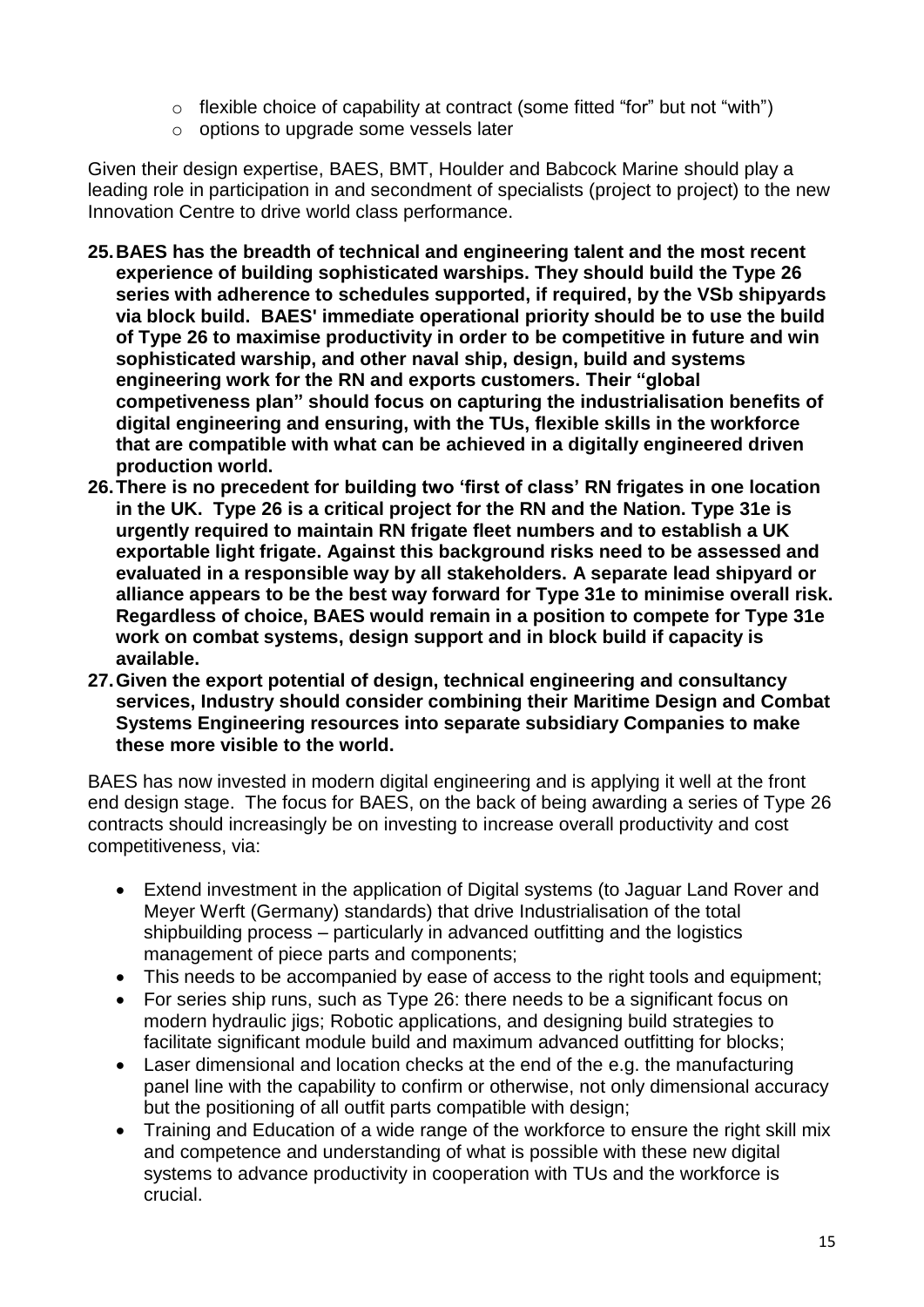- Leading International competitiveness and innovation in design and production processes has to be the clarion call particularly if a homogenous series of Type 26 workload is contracted;
- Driving down overheads to achieve reduced forecast outturn costs for Type 26.

Such innovations would enable BAES to become globally competitive via reduced cycle time and direct labour productivity gains supporting their potential to win export work.

BAES has a considerable opportunity via the Type 26 programme to drive real change into the way in which they work. They, and the TUs, should be encouraged to make maximum use of this opportunity and build success to be a world leader in sophisticated warship design and construction. BAES would then be in a position to demonstrate their capability to continue to be selected as the lead shipyard of choice for sophisticated warships.

The complete series of Type 26, subject to finalisation of contract negotiations, should therefore be contracted to BAES. Adherence to schedule could be supported, if required, by a block build as per the VSb model. The Type 26 volume of work, plus nuclear submarine build and potential export wins, should allow BAES to protect Sovereign capability through retaining sufficient skilled engineers and designers.

If the Type 31e is prioritised and brought into service early in the 2020s (as I have recommended) it will be under construction at the same time as the Type 26. Given the importance of Anti-Submarine Warfare support to Carrier Strike and Continuous at Sea Deterrence, Type 26 is a priority for the Nation. Type 31e is critical to future fleet numbers for the RN and to establish a competitive light Frigate design for export. There is a national urgency for both. There appears to be no UK precedent for the construction of two different first of class Frigates in the same shipyard. Constructing both first of class simultaneously in one facility significantly heightens the risk for both the shipyard and the RN Client. I recommend that this factor is borne carefully in mind as Government competes the build of the Type 31e which should be integrated by a lead shipyard, either acting as a prime contractor, or as part of an alliance, using the VSb model of building blocks in series and in parallel that will deliver high productivity, competitive cost and a dramatic reduction in the conventional build time for the project.

BAES should however compete for 'open architecture' combat systems, other design work and block build (if capacity is available) on Type 31e for RN and export customers.

BAES, and other companies, should examine their organisational structures to ensure they are agile, enabling them to put their best foot forward in export markets. One example of this could be for companies to exploit more the export potential of design, technical engineering, project management and consultancy services, by combining their Maritime Design and technical resources, including Combat Systems Engineering into separate subsidiary companies to make these more visible to the world as UK exporting capabilities. Those companies should seek work competitively at home and overseas and their design teams should strive to stay ahead of new, emerging technology demands in the global market place in order to sustain the capability to design and integrate the most advanced ships.

#### **28.Industry and the Government should recognise the importance of the UK maritime supply chain as a provider of specialist equipment and services, through the opportunities offered by a series of Type 31es which further enhances export opportunities given RN selection and endorsement of UK (or**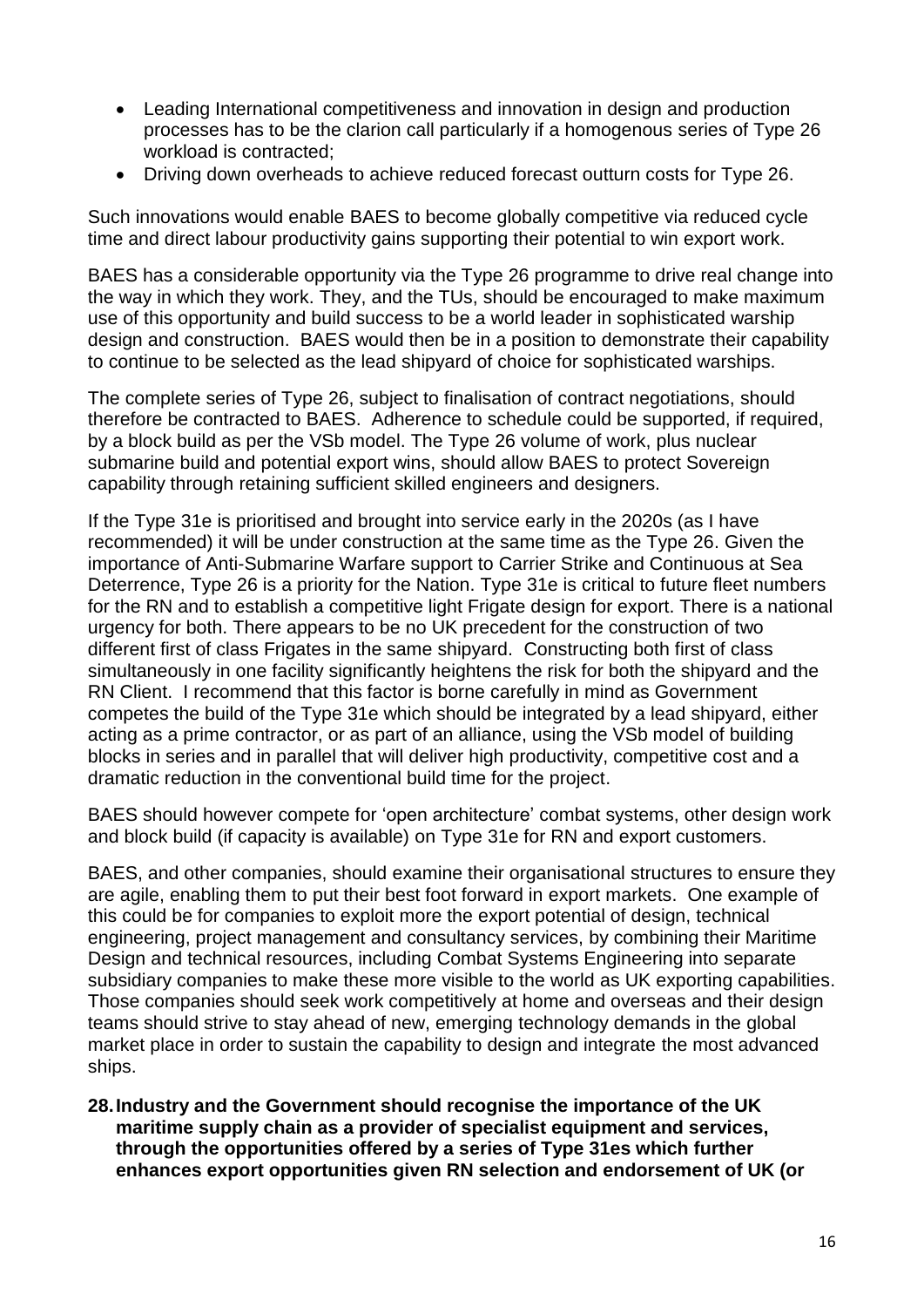#### **UK-based) equipment manufacturers (thereby stimulating new product and manufacturing investment).**

The Type 31e will represent a considerable opportunity for the regional shipyards and the supply chain, especially if developed for export in the way recommended (and be sold in volume). An indicative example of a potential UK supply chain, based on Type 23 and Type 26, is at Chart 1). More broadly, the greater transparency of ship procurement plans, and the greater certainty that would arise from the Master Plan and the associated set and assured funding, should give industry the confidence to invest in this sector.



**Chart 1**: Indicative representation of a Potential Type 31e UK Supply Chain

**29.To address future affordability challenges, the MOD should consider conversion of commercial shipping to meet certain support shipping needs (as was the case with RFA Argus), hire commercial vessels to meet low threat tasking and for other duties, such as minesweeping through using frigate or OPV platforms to host capabilities, including unmanned vehicles, rather than procuring bespoke vessels.**

A number of successful ships over the years in RN service have been conversions from commercial shipping. MOD should continue to explore this route to meet its support and non-warship needs. It may not always be the right solution. But it should always be examined, and there is no reason why these ships could not be built in competitive UK yards. Similarly, the RN should explore the use of commercial shipping for routine and low threat support tasks. Finally, given the dramatic advances in technology, and as a principle, some future hydrographic and mine sweeping tasks could be undertaken from the General Purpose Frigate (or other platforms), with unmanned vehicles.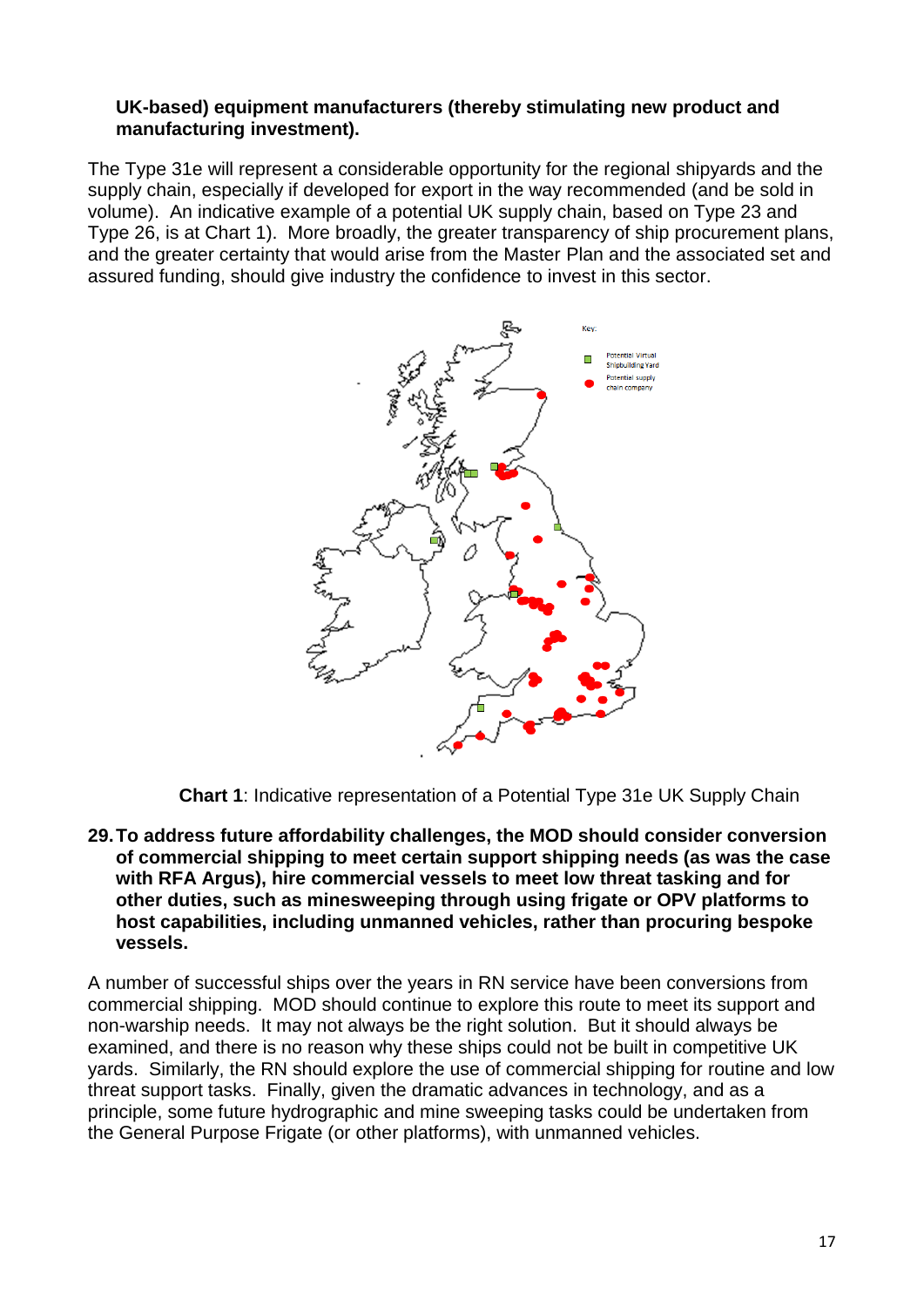#### **Socio-economic benefit**

**.** 

- **30.Industry and the Government should, with the TUs, support the creation and sustainment of high skilled jobs along with modern apprenticeships, and expansion of Technician and Graduate recruitment, to drive performance, particularly via digital engineering, and to address the age profile of the current workforce at the shipyards.**
- **31.The MOD should seek to better understand the socio-economic benefit of awarding work to UK shipyards, or UK suppliers, and should give this more weight in non-warship building and all ship outfitting procurement decisions.**

The shipbuilding sector is a traction engine for its long supply chain and for the regional economy in the areas where shipyards are significant employers. The sector provides high wage / high skill employment in relatively deprived areas of the UK. Taking the MOD's initial estimates of around 15,000 direct jobs (and c. 10,000 indirect supply chain jobs) in UK shipbuilding and repair due to MOD spending, and the preliminary estimate of £1.5bn added value to the UK economy, this implies each directly employed shipbuilding and repair worker contributed an average of approximately £59,100 to the economy annually.

Further extending the MOD's initial analysis on Defence spending on shipbuilding and repairs (subject to further work, data gathering and validation), it could be estimated that if the MOD decided to spend an additional £200m p.a. on a new shipbuilding contract in the same distribution as it spent £1.4bn in 2014/15, (this was considered a Value for Money item of additional expenditure, and all other factors remained constant), this would support / sustain between approximately 2,000 and 3,000 additional direct UK jobs.

There is a clear onus on Government and Industry to ensure that local people are given the opportunity to upskill and work in the regional shipyards. Much good work is already being done and ONS data suggests that UK shipbuilding and repair workers earn more than the local median wage. But the following skills agenda should be used as a hand rail by the shipyards and the Local Enterprise Partnerships in each area:

- Local universities/technical colleges should work with the shipyards on the skills of the workforce. Consideration should be given to setting up a diploma in the wider benefits and aspects of exploiting 'digital engineering' in driving production efficiency;
- Management, supervisors and TU representatives should be trained in the power of digital engineering, design for manufacture and the above support systems to boost productivity etc. Management and supervisors remain key to driving change in the sector. Industry should continue to invest in leadership of both groups;
- TU representatives should work with management and supervisors to maximise the benefits from these modern technology driven approaches with the aim of increasing export success;
- The shipyards, and the MOD, should look to ensure a continued flow of high quality graduates, including by offering more young undergraduates the opportunity to develop practical experience in holiday periods to assist attracting them to the industry;
- Apprenticeships should be designed to enable a progressive career from shop floor experience to the most senior levels;
- Incentive systems for employees should reward visible productivity target/quality improvements In line with Government Apprenticeship Trailblazer standards<sup>5</sup>;

<sup>&</sup>lt;sup>5</sup> <https://www.gov.uk/government/publications/future-of-apprenticeships-in-england-guidance-for-trailblazers>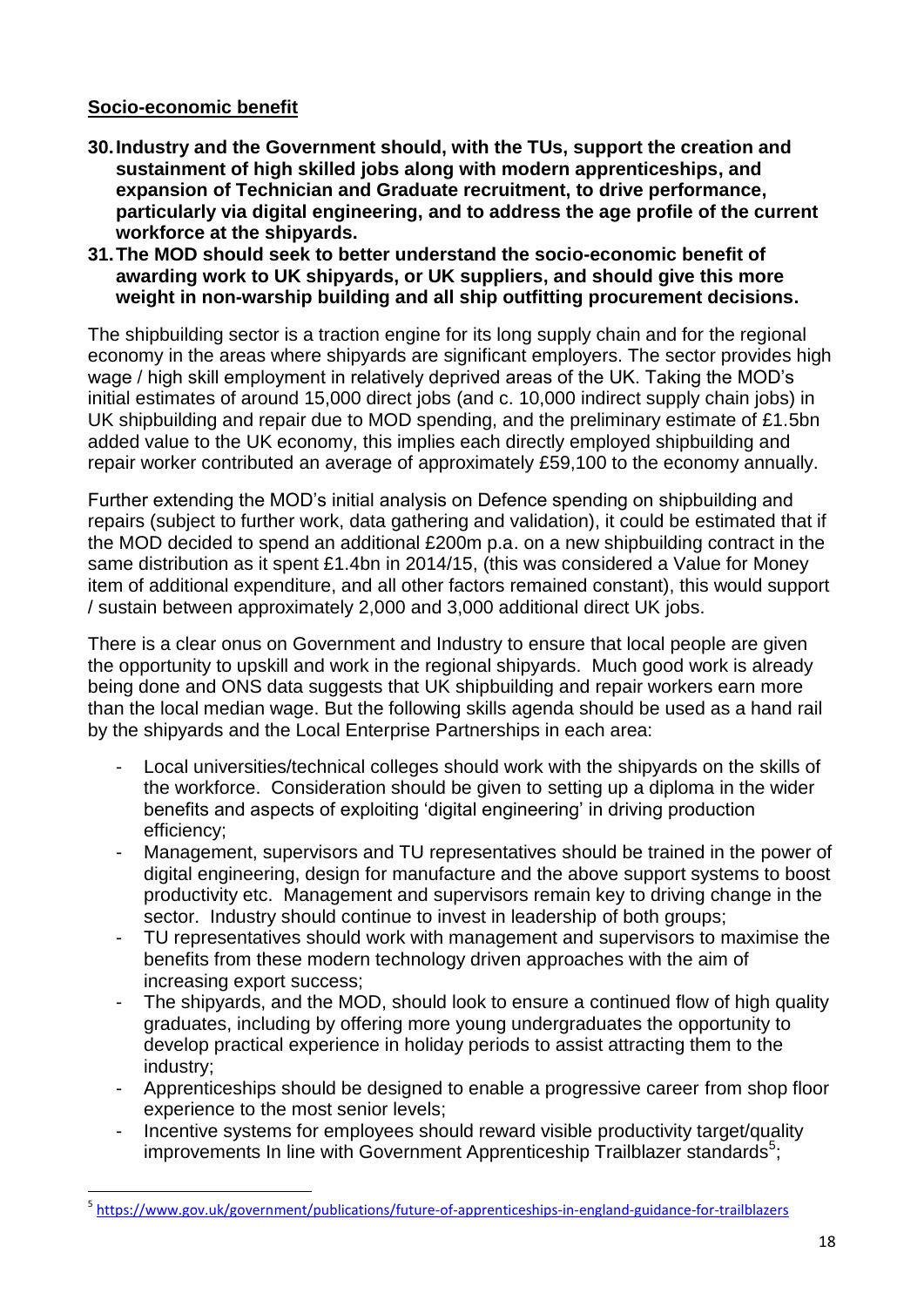- Employees (regardless of original training/apprenticeships) should work to the skill sets to which they are trained to maximise flexibility of working;
- There should be more regular exchange of personnel between Industry and Defence (mainly DE&S) to share skills and experiences.

The MOD should seek to better understand the socio-economic benefit of awarding work to UK shipyards, or UK suppliers, and should give this more weight in non-warship building and all ship outfitting procurement decisions. But not at any cost; there is a need to maintain the true reality of competition to drive efficiency onshore. The value for money assessment should include all benefits and costs to the UK, including where these might offset modest increases in overall cost. But the MOD should not be additionally penalised by HM Treasury for selecting "inefficiently" modestly more expensive UK equipment – those parts of the budget that have done this should be spared from the usual efficiency challenges.

#### **32.The Defence Growth Partnership, as part of the Government's sectorial Defence Industrial Strategy should, bearing in mind the demands on busy Executives' time, take the lead and work with the extensive network of Industry and Industry/Government discussion and lobbying forums in order to galvanise the maximum national effort on the implementation of this strategy.**

There is a vibrant and extensive set of Industry only and Industry/Government lobby and interest groups working on the maritime sector and maritime exports. Given the importance of the sector, and the time pressures on all seniors in Industry and Government, there is merit in ensuring that the groups are as agile, and as well integrated as possible. The landscape should be reviewed by the Defence Growth Partnership. This may result in a rationalisation of the groups in order to maximise focus and galvanise the national effort on the implementation of the National Shipbuilding Strategy. They could also be the focus for the supply chain's version of a "global competitiveness plan", which should complement that of the shipyards. This would have to include MOD's forums as well as the overlap with the Ministerial Working Group for Maritime Growth.

# **Support**

#### **33.Work will need to be commissioned to assess the detailed effects, if any, that these recommendations may have on naval ship support solutions.**

I have focussed, in this report, on the shipbuilding side of the Defence marine enterprise (consistent with the task I was given). But my recommendations, if accepted, will have an obvious impact on the support side. I recommend that Defence undertakes further internal work to understand and plan for the downstream impact on ship support in the UK and the potential for the sale of UK support expertise on the international market.

#### **Reporting**

#### **34.The Government should appoint a senior civil servant to ensure that the accepted recommendations are embedded within the 'Total Enterprise' and to place the Secretary of State in a position to report on delivery against these recommendations annually.**

To sustain the confidence in industry and the public at large, it will be important that Government is transparent about progress with the recommendations. The implementation of the recommendations that the Government chooses to accept will need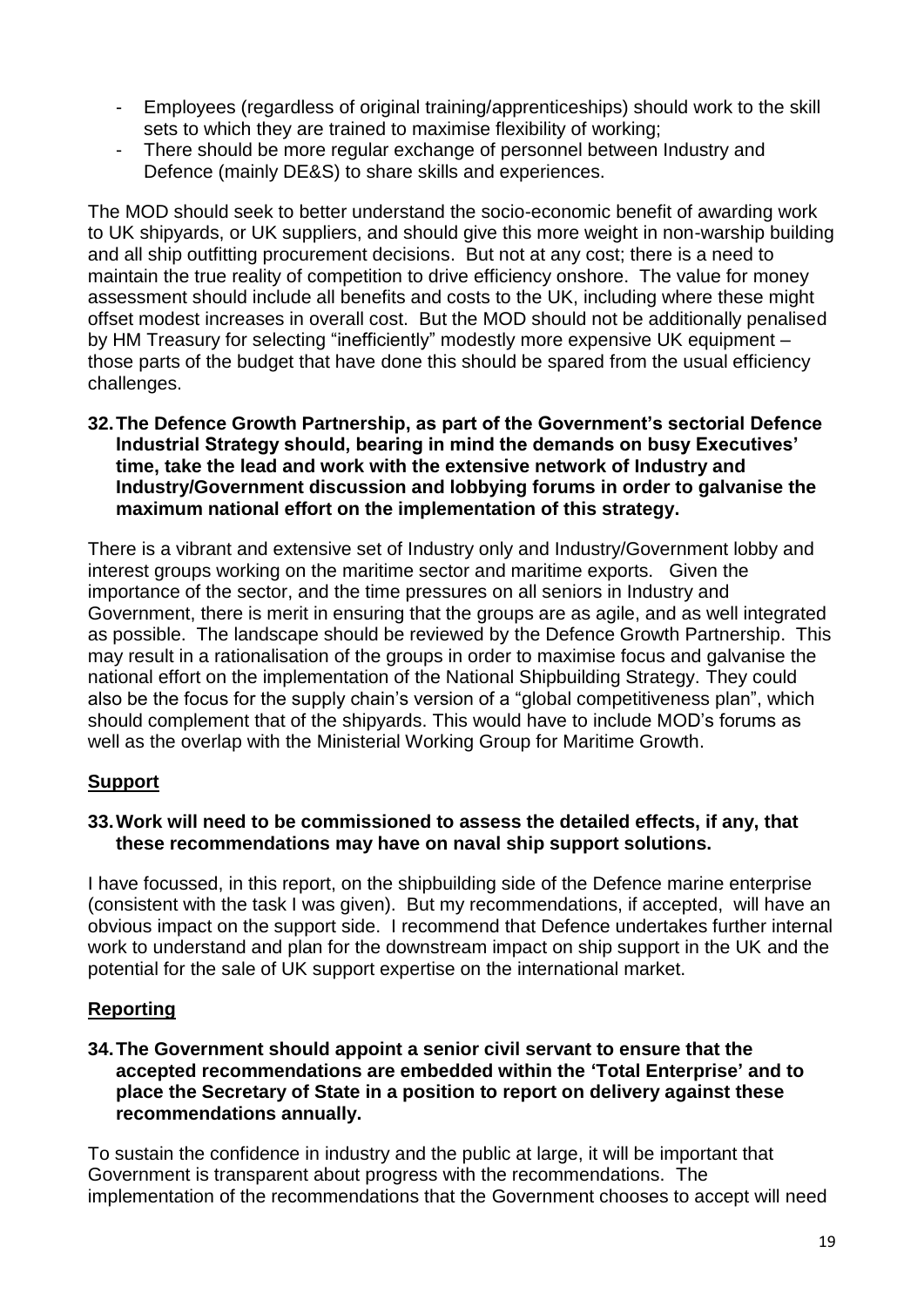to be properly resourced, and led by a suitably experienced senior civil servant. There should be an annual, published, report on delivery against these recommendations by MOD (on behalf of Government).

## **Conclusion**

The views and recommendations in this report are my own. They are submitted for Government to consider and review. That response will formulate the National Shipbuilding Strategy. But I am clear that there is the potential for a 'sea change' in the way Government procures ships for the RN, and how they can be designed to support exports – meeting our Defence needs, and as a consequence driving increased prosperity and growth for the UK. Government will need immediate focus and re-tasking of key individuals, simplifying processes to align with the new governance and have the right leadership in place to drive the change. The piloting of Type 31e will need to ensure that appropriate and adequate investment is made available.

This of itself is an important project to be the Pathfinder for the new governance model, implementation of the industrial strategy and export potential. The new governance model should benefit (and drive savings) across all ship programmes.

But there is also a challenge for Industry to ensure that all of the sectors of the marine sector are competitive in a global market. This will require continued investment in innovative techniques and training to drive productivity improvements.

Should both Government and Industry rise to the challenges that I have set, there is, I believe, a real opportunity for a growth in apprenticeships and skilled jobs across the UK, both in the shipyards themselves, and in the supply chain, with a clear benefits to the nation in terms of skills, employment, growth and prosperity.

My hope too is that the many talented people I have met in the MOD will feel empowered, by the proposed simplification of process and the clear authority and discipline of the new governance arrangements, to drive through the changes with enthusiasm with a united team spirit.

Similarly within Industry and the TUs I hope this new Industrial strategic approach, to create the potential to transform the Industry to compete with the best and contribute to ensuring our RN is supplied with the number of ships it needs, will be an opportunity that will be jointly seized.

I believe we can establish a new era of collaboration and drive for success across the 'Total Enterprise'.

This will create savings over the coming years within MOD, renew the RN fleet and take shipbuilding on a transformational journey similar to that experienced by our rejuvenated car industry.

Finally, I should like to place on record my personal thanks to all who have provided input and views across Government, Industry and the TUs. In particular I wish to thank Ian Gibson, Jenny McGhee and Cdr Paul Richards RN as the in-house support team. They have done a sterling job. I would also like to thank John Coles CB FREng RCNC for his invaluable counsel over the period.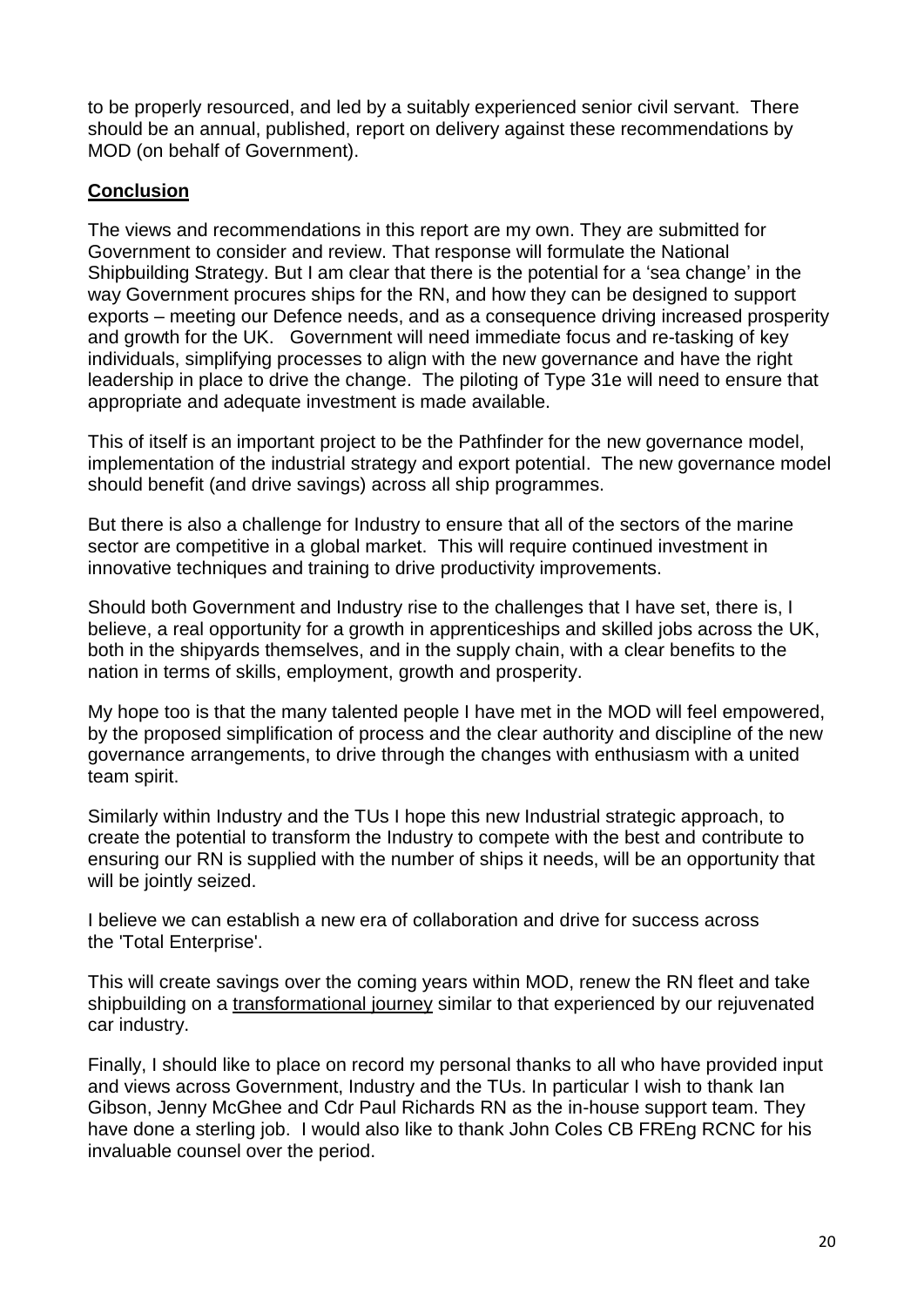Annex:

A. List of Shipyards Visited and Companies, Trade Associations and Trades Unions engaged by Sir John Parker or Officials as part of the National Shipbuilding Strategy.